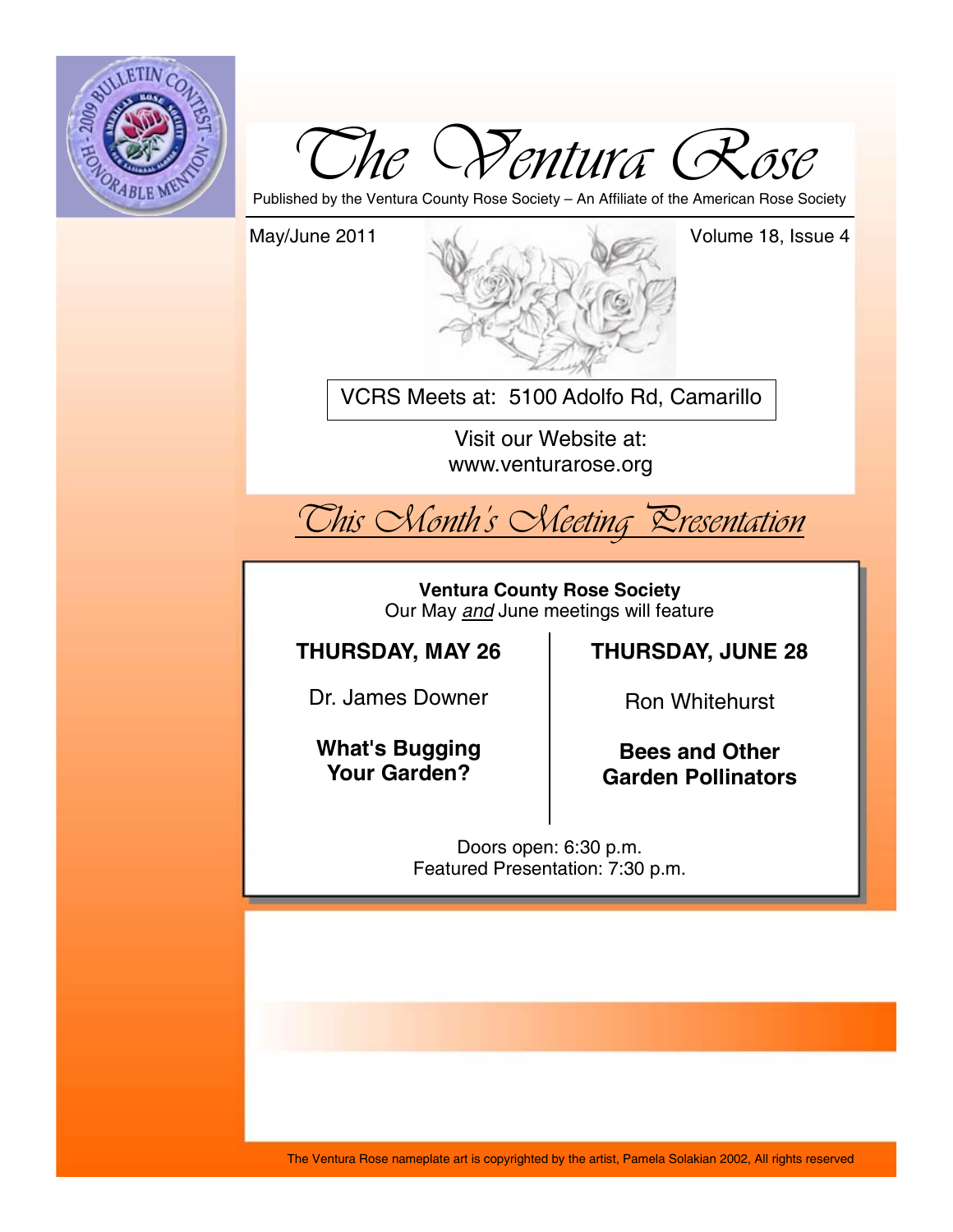

Volume 18, Issue 4 Ventura County Rose Society www.venturarose.org

## *Board Members*

**President:**

Jim Delahanty jjjzdelahanty@earthlink.net 818.458.1510 (texts only)

|                                                     | <b>Vice-President:</b>                                                         | <b>Secretary:</b>                                       | <b>Treasurer:</b>                                  |                                |
|-----------------------------------------------------|--------------------------------------------------------------------------------|---------------------------------------------------------|----------------------------------------------------|--------------------------------|
|                                                     | Jane Delahanty<br>jzdelahanty@sbcglobal.net<br>818.789.4821                    | Roz Thebaud<br>THEBSK82IT@aol.com<br>805.520.1377       | Earl Holst<br>ebholst@adelphia.net<br>818.889.5873 |                                |
|                                                     |                                                                                | <b>Members at Large:</b>                                |                                                    |                                |
| Dr. Ken Kerr<br>$JMB$ lazon@aol.com<br>805.484.4140 | Dawn-Marie Johnson<br>$dawn\text{-}marie03@$<br>dslextreme.com<br>805.523.9003 | Janet Sklar<br>janetsklar@sbcglobal.net<br>818.993.6622 | Nell August<br>anaug@verizon.net                   | Kathy Ayers<br>khayers@aol.com |

## *Committee Chairs*

|                                                                       | <b>Newsletter Production: Roses in Review Chair:</b>                                                                 | <b>Newsletter Publisher:</b>                                                   | <b>Webmistress:</b>                                                  | <b>Publicity Chair:</b>                                                   |
|-----------------------------------------------------------------------|----------------------------------------------------------------------------------------------------------------------|--------------------------------------------------------------------------------|----------------------------------------------------------------------|---------------------------------------------------------------------------|
| Paddy Ruzella<br>paddy@cipcug.org<br>805.648.7450                     | Earl Holst<br>ebholst@adelphia.net<br>818.889.5873                                                                   | <b>Patrick Delahanty</b>                                                       | Penni Tyler<br>atj.dals@verizon.net                                  | Janet Sklar<br>janetsklar@sbcglobal.net<br>818.993.6622                   |
| <b>Raffle Chair:</b>                                                  | <b>Stagecoach Inn</b><br><b>Rose Garden:</b>                                                                         | Librarian:                                                                     | <b>Little Rose Shows:</b>                                            | <b>Consulting</b><br><b>Rosarians Chair:</b>                              |
| Cindy Mastro<br>cindyzroses@msn.com<br>805-484-0068<br>Jane Delahanty | Kathy Ayers<br>Khayers@aol.com<br><b>Sue Rosecrans</b><br>Rosecranss@verizon.net                                     | <b>Nell August</b><br>anaug@verizon.net                                        | Sue Diller<br>805.648.7322<br><b>Bud Jones</b><br>Budjones96@aol.com | Dawn-Marie Johnson<br>dawn-marie $03@$<br>dslextreme.com<br>805.523.9003  |
| <b>Hospitality:</b>                                                   | <b>Audit Chair:</b>                                                                                                  | <b>Membership Chair,</b><br><b>District &amp; National:</b>                    | <b>Membership Chair,</b><br>Local:                                   | <b>Online Information</b><br><b>Chair:</b>                                |
| Paddy Ruzella<br>paddy@cipcug.org<br>805.648.7450                     | <b>Bud Jones</b><br>budjones96@aol.com                                                                               | Janet Sklar<br>janetsklar@sbcglobal.net<br>818.993.6622                        | <b>Connie Estes</b><br>ladyrose4385@yahoo.com<br>805.525.3834        | Jim Delahanty<br>jjjzdelahanty@earthlink.net<br>818.458.1510 (texts only) |
|                                                                       | Program<br><b>Chairs:</b>                                                                                            | <b>Garden Tour Chairs:</b>                                                     | <b>Sunshine Chair:</b>                                               | <b>Newsletter Editor:</b>                                                 |
| Brenda Freeman<br>brendafreeman@<br>mac.com                           | Roz Thebaud<br>Janet Sklar<br>THEBSK82IT@<br>janetsklar@<br>sbcglobal.net<br>aol.com<br>818.993.6622<br>805.520.1377 | Elda Bielanski<br>elda@lavidaloca.us<br>Karen Fitzpatrick<br>Fitzlines@aol.com | <b>Nell August</b><br>anaug@verizon.net                              | Jim Delahanty<br>jjjzdelahanty@earthlink.net<br>818.458.1510 (texts only) |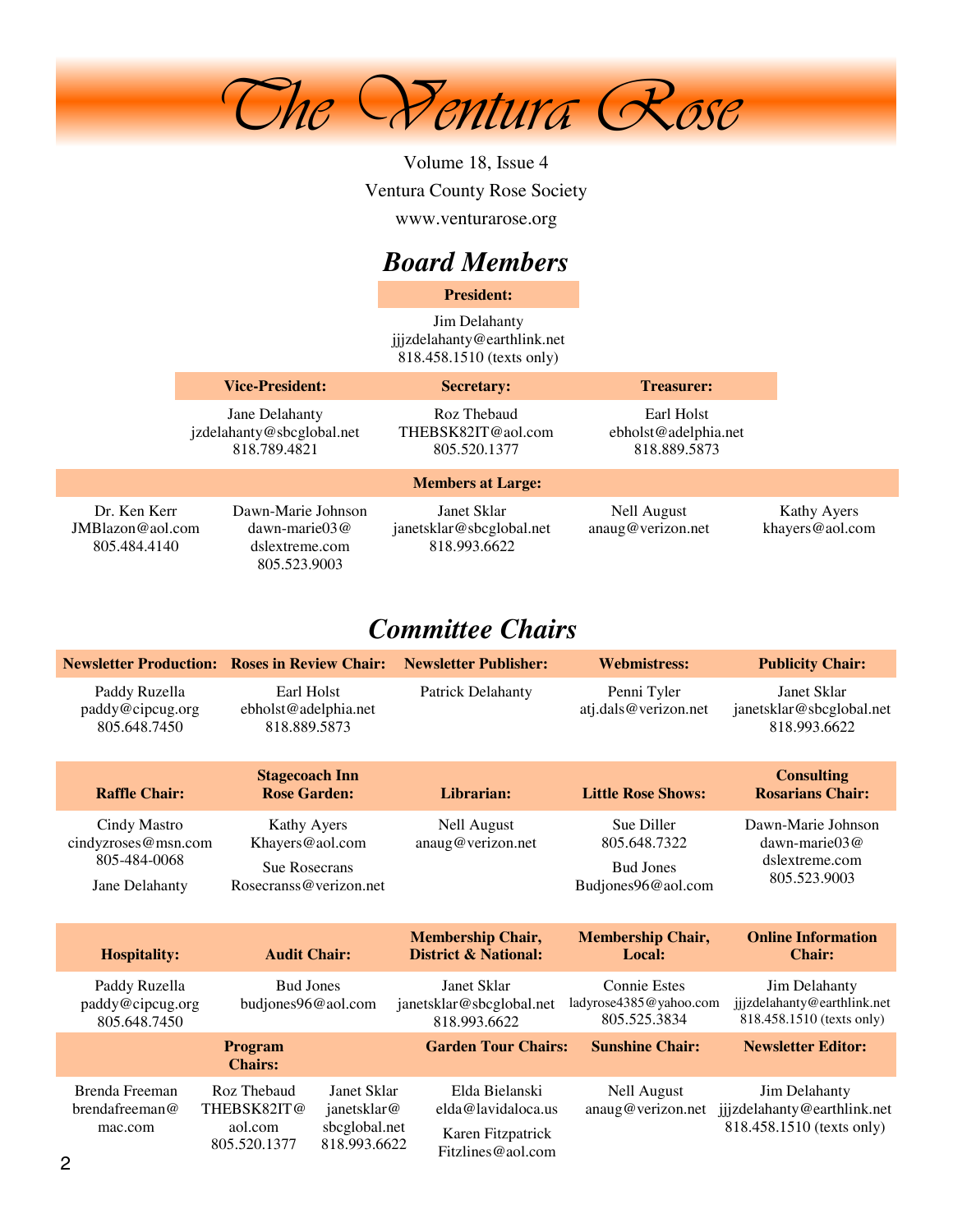

### **May 26, 2011 Presentation What's Bugging Your Garden?**

The prolific bloom production of May also brings a prodigious number of insects, mites, and other predators to feast on your bounty. Dr. A. James Downer of the University of California Cooperative Extension Ventura County will comment on pest diagnosis and the various techniques for repelling or at least controlling the ill-effects of this invasion. He will also identify plant damage and/or the little beasties if you will bring them to the meeting suitably encased in a plastic bag.



Dr. A. James Downer received his undergraduate degree at Cal Poly, Pomona in Botany and Ornamental Horticulture. Two years later he was awarded his Master's degree in Biology and Plant Pathology. University of California Riverside conferred his Ph.D.

*Dr. A. James Downer Photo credit: UC Davis* 

degree in Plant Pathology in 1998. His specialties include the pathology of landscape ornamentals, mulches, potting soils and root rot. His administrative duties include Advisor of the Master Gardener program. Some readers will recall the advice regarding the potency of commercially available potting soils; that information was collected by Dr. Downer and published in Landscape Notes of September, 2010.

### **June 28, 2011 Presentation Bees and Other Pollinators**

Honey bees are under attack from farm and garden insecticides, habitat loss, pests and diseases. The bee is the poster child for the other pollinators that are less well known by the public. These other bees are also in decline. What's a gardener to do? Ron Whitehurst, pest control adviser with Rincon-Vitova Insectaries, will give some practical suggestions to make your garden pollinator friendly.

Ron Whitehurst is a specialist in biological pest control and a co-owner of the Ventura County based producer of biological pest control supplies: Rincon-Vitova Insectaries, Inc. Not only is Ron involved in promoting the mission of sustainable integrated pest management, he is also a project leader for the Dietrick Institute for Applied Insect Ecology, setting up urban pest management demonstrations open to the public.



Ron Whitehurst obtained a degree in Biology from Indiana University and after graduation, quickly became involved in the burgeoning organic movement through publications and grower associations. He moved to Northern California over 30 years ago and to

Photo credit: Ron Whitehurst Ventura in 1997. One of his early mentors was Everett (Deke) Dietrick (1920-2009), a noteworthy pioneering biocontrol entomologist and the founder of the

Rincon-Vitova Insectaries, Inc.

Ron currently evaluates products that are suitable for bio-control programs after a stint as marketing manager with Rincon-Vitova. He is currently writing a book called 'Reading Weeds;' it concerns the use of weeds as soil indicators.

Both the May and June presentations will take place at the Ventura County Educational Conference Center, 5100 Adolfo Rd, Camarillo. The starting time for both presentations will be 7:30 p.m.

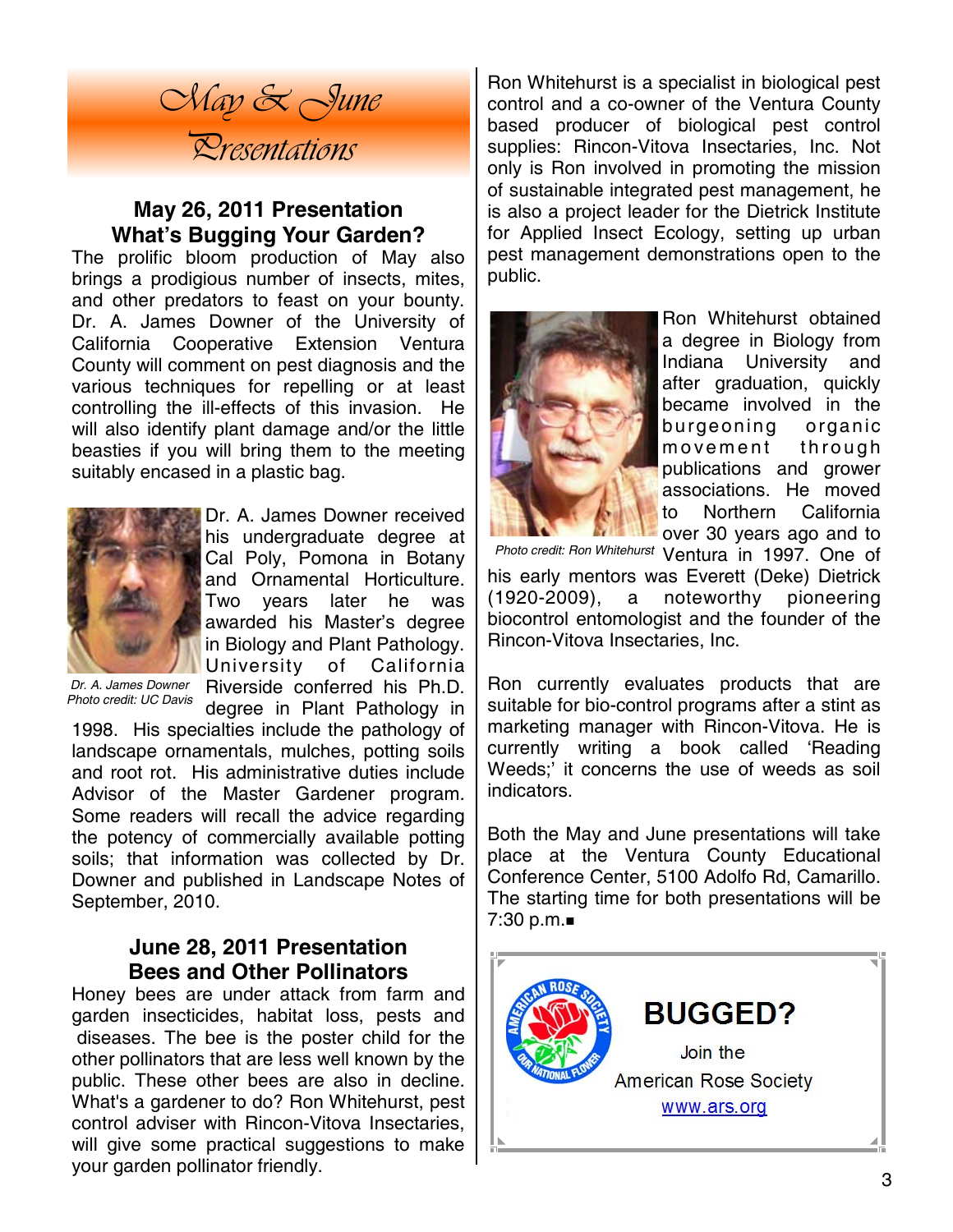## *Web Resources*

## Sue Hopkins *Past-President, Heritage Roses Northwest (and Rainy Rose Society member)*

Did you find a new computer under the Christmas tree or make a New Year's resolution that this is the year you're going online? Perhaps you're determined to make this a year of cataloging your roses, learning more about rose culture, or talking with people in Great Britain, France, Japan or Australia about roses? Maybe you're planning a trip or you simply want to see photos of other rose growers' gardens. Have you figured out how to Google and now you wonder how to make use of being friended onto Facebook? These are only a few of the myriad reasons that more and more rose fans are going online. I've compiled some of my favorite sites to get you started. Here are friends old and new, inspiration and education, beauty and a wider world. All of these websites offer links to other websites and before you know it, you're off on your internet gardening adventure. If you come across Barking Dogs Garden or SeattleSuze, you've found me, so stop by and say hello or if you're shy, just have a look. Have fun!



**Online Encyclopedia:** 1) www.HelpMeFind. com: The worldwide rose, peony and clematis database of descriptions, photographs, nurseries, gardens, references and more, compiled through individual gardener contributions and maintained by a staff of expert volunteers. Free access to some portions of database, but because it only lives through volunteerism, your best support is a \$24 or more annual membership. Invaluable. 2) For pests and disease in the garden, check out Baldo Villegas' Bugs (www.sactorose.org/ rosebug ).

**Garden Communities**: 1) www.Gardenweb. com Antique rose and Rose forums. The long-established website now owned by iVillage is the largest on the Web and caters to gardeners, designers, cooks, pet owners, and photo galleries. The Antique Rose Forum is the busiest of all online rose forums. 2) www.Gardenbuddies.com: An international group of like-minded gardeners covering multiple plants and topics, with forums that are particularly strong on clematis and roses. 3) www.Rosarianscorner.net Owned and managed by Rosarian and photographer, Cliff Orent, who also owned the now defunct EuroDesert Roses. 4) www.Greatrosarians. com: The website of Clair Martin, former curator of the Huntington Rose Garden and founder of Great Rosarians of the World awards. 5) Facebook (www.facebook.com) is like the old corner store in a small town. Everyone you know pops in on a pretty regular basis, you exchange a piece of current news or opinion and take pleasure in seeing their faces, but you probably don't have time for a cup of coffee and a chat. On FB, you can join a group of like-minded people who care about gardening or roses (ARS has a page, as does the spanking new American Rose Exhibitors Society), send a virtual rose (even upload one of your own photos), or just share a thought or a laugh. It's a light and easy way to be part of a larger community of rose lovers without being overwhelmed by a need to say or do anything. You can contribute a little or a lot – your call.

**Rose Organizations**: 1) American Rose Society www.ars.org -Membership includes a monthly magazine, an annual, and four specialty journals. 2) Royal National Rose Society of United Kingdom www.rnrs.org -

*<sup>(</sup>Continued on page 5)*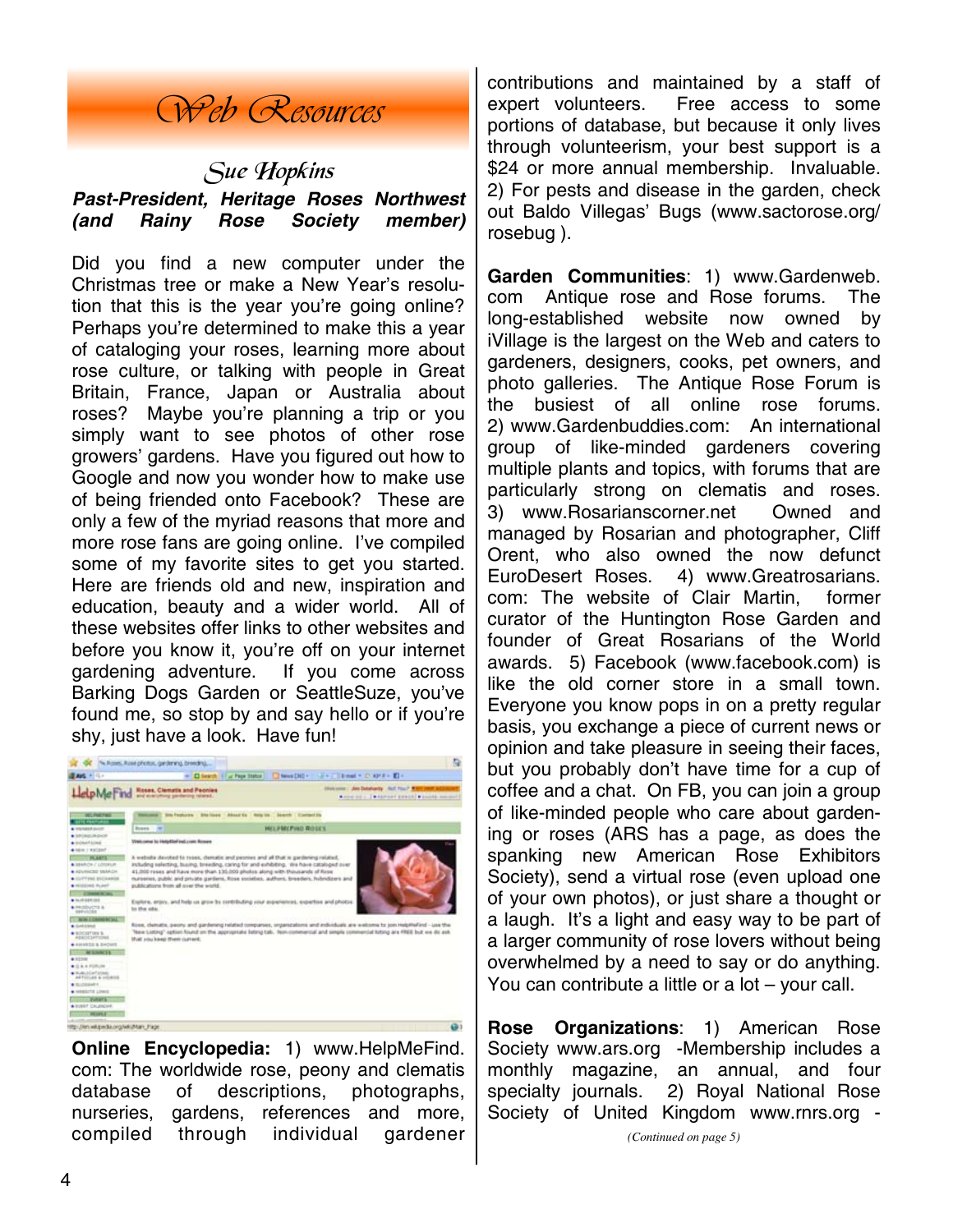

a look at what's happening in the U.K. 3) Heritage Rose Foundation www.hrf.org several forums that include frequent visits by experts Heritage Rose Group www. heritagerosegroup.org and locally, Heritage Roses Northwest. 4) Gold Coast Heritage Rose Group www.goldcoastrose.org is the local chapter of the Heritage Rose Group and features commentary and information on both southern and northern California old garden rose matters.

**Intriguing blogs**: 1) Designer and Author, Carolyn Parker's blog www.rosesfromatoz. com. 2) Heirloom Gardener, the gardening adventures of a NJ mother www. heirloomgardener.blogspot.com. 3) Roses and Stuff, a gardener's blog from Sweden, written in Swedish and English www.rosorochris. blogspot.com. 4) Paul Barden's blog on hybridizing roses www.paulbarden.blogspot. com.

**Photographs**: 1) Roger's Roses www. rogersroses.com the free website of Roger Phillips' rose photo collection. 2) Paul Barden's Beyond Old Garden Roses www. rdrop.com/~paul. 3) EveryRose.com, a collection from various sources based in British Columbia, started in 1997. www.everyrose. com.

**Mail-Order Nurseries**: 1) Northland Rosarium www.northlandrosarium.com of Spokane, WA carries roses proven to flourish in the PNW. 2) Rogue Valley Roses www.roguevalleyroses. com on a hilltop in Medford, OR has a

burgeoning collection of roses in all classes. The owner, Janet Inada, is a longtime Rosarian and speaks frequently to rose groups. 3) Antique Rose Emporium www.antiqueroseemporium.com features both old and 'found' roses suitable for the South and Southwest. 4) Palatine Roses www. palatineroses.com in Ontario, Canada offers the beautiful Freelanders and Fairy Tales as well as many more moderns by Kordes and Buck. 5) Vintage Gardens in Sebastopol, CA www.vintagegardens.com offers the largest selection of roses in the U.S.A., including many difficult-to-find old hybrid teas and floribundas as well as polyanthas and Old Garden Roses. 6) Chamblee Roses www.chambleeroses.com located in Tyler, TX has some of the best prices on the largest plants, many with multiple canes.

Some of the forums and websites require you to sign on as a member, establish a screen name and a password. There is usually no cost involved and security is high within the sites, meaning that you're unlikely to be bothered by scammers. I have had no trouble at all with personal information being given away without my permission, other than Facebook. Facebook is now implementing privacy boundaries that you control according to your desires, not theirs. If you have concerns, ask a friend for more information or ask people who are also on the site. There will always be people who are very helpful and will walk you through the steps needed to reach your own comfort level. What you'll find is that many of the people you thought had abandoned gardening have simply become busier and are taking advantage of the opportunity to sit at their desks or in their easy chairs and chat about roses from a comfortable spot in their own time at their own pace. It's a virtual breath of fresh air.

**Editor's note: This article was adapted from an original publication in the January, 2010 issue of** *Raindrops* **published by the Rainy Rose Society and edited by Sue Tiffany.**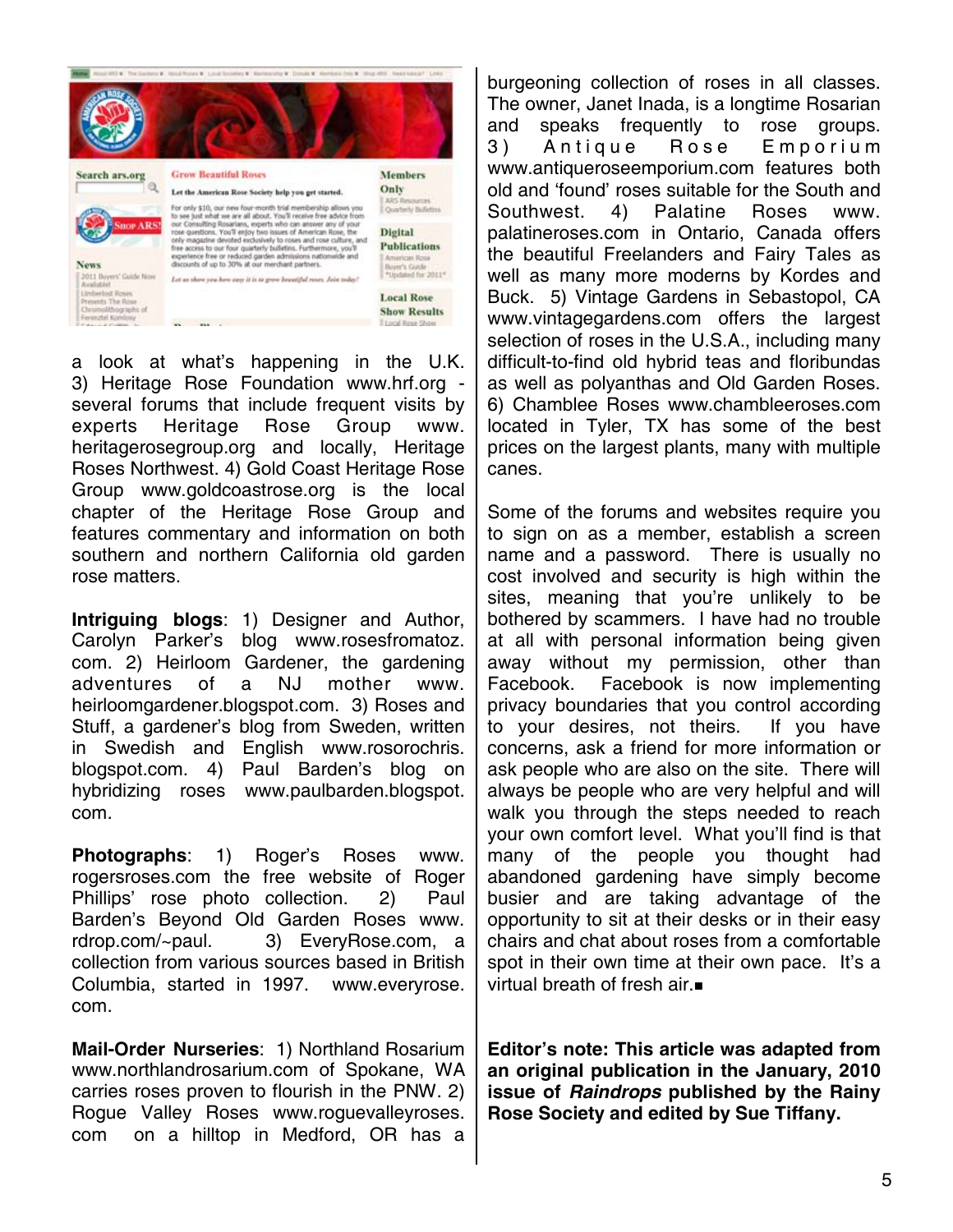

## Barbara Osterberg

I found this book on my bookshelf, thinking it was quite old. I discovered that the copyright is 1961, a  $4^{\text{th}}$  edition, which isn't so old after all. I was curious to see if I could find this book on the internet. Yes, there were lots of "Taylor's Guide to Roses", though they had different front covers. Mine has a picture of the rose called 'Pascali' on the front cover. The books on the web had a pink rose; unfortunately, I couldn't tell which rose nor could I see the copyright date. Evidently, this book is part of a series of gardening books which cover topics ranging from an encyclopedia of gardening to bulbs and perennials. My particular book is just about roses.

One of the best things about Taylor's Guide to Roses is the size, and the layout. The size measures 4.25" x 8.50" which makes it very easy to tuck under your arm while shopping for new roses, should you need a quick reference, or you could tuck it in the glove compartment of your car to use when rose rustling. It contains an introduction which describes how to use the book, color plates, and an encyclopedia of roses.



*'Royal Lavender' Photo credit: Barbara Osterberg* 

For fun, I looked up a few of my roses. The first was 'Royal Lavender,' which is thriving terrifically in Oxnard. It has a lovely lavender flower, highly fragrant and was bought at the rose auction a few years ago. It's a climber, blooms profusely and the flowers are long lasting. Well, I couldn't find this rose listed in the encyclopedia, which was disappointing because I wanted to know how it should be growing in my yard. I did find 'Mr. Lincoln,' one of my favorite roses for outstanding fragrance. Taylor describes 'Mr. Lincoln' as perhaps the most popular hybrid tea in its color range and the rose was an All America Rose Selection for 1965. Flowers are dark red, double, 30-40 petals; good all season bloom, very fragrant. The rose is described as disease resistant and winter hardy. In my opinion, this rose blooms very well in Oxnard, but it is not disease resistant. The fragrance is outstanding, the rust is horrible.



*'Mme Isaac Pereire' Photo credit: Barbara Osterberg* 

Let's try another rose, such as 'Madame Isaac Pereire.' I've read that a gardener either loves this rose or hates it. Taylor describes this rose as having intense fragrance, winter hardy and disease resistant. *What?????* This rose is NOT disease resistant. If you look at it wrong, the leaves break out in mildew, and if you threaten to pull the leaves off, they immediately turn yellow, hyperventilate and reward you with black spot. This rose is described as a typical Bourbon rose, big and billowy with a rich dark pink color. The flowers are double, with a profuse midseason bloom followed by fair repeat bloom. What about the fragrance? It is

*(Continued on page 7)*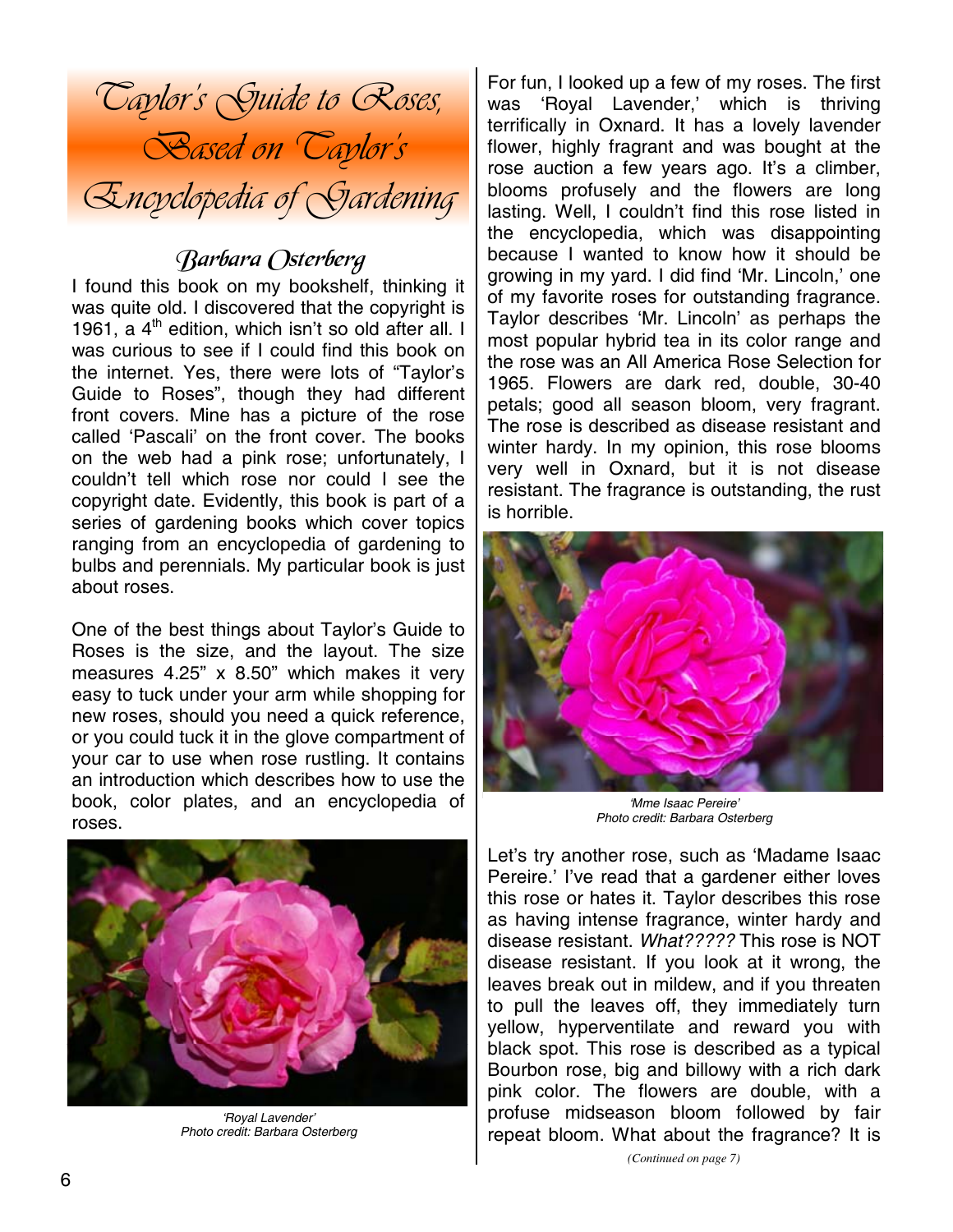to die for. This is one ugly climber, but the ugly leaves disappear when the tall, about 10 foot high, bush is covered with dark pink blooms. My back yard fills with the fragrance of this rose. It is not for cutting unless you want to cut the whole branch which could have 15-20 flowers strung along the limb. The stems of the flowers are very short, not long on the bush, and as they age, turn brown. I have a few blooms left on the plant after the winds last week and I can still smell its fragrance.

The color plates in this book contain 396 varieties of roses, which provide a sample of the many varieties of roses that are available to the rose enthusiast. Many of my own roses were described and pictured in this book which serves as an armchair catalog to review during the winter months when considering new rose procurements. I used the color guide about 15 years ago when just beginning my rose growing experience. I can say that the color plates are quite accurate even if the disease description is not.

The book includes a short history of the rose and articles written by rose experts of their time. There is a references and tips section, which includes how to gather and arrange roses, design tips for gardens, and even tips on buying containers and vases. The pest and diseases section is full of line drawings of insects and the book even talks about methods of control. It mentioned that controlling plant pests and diseases is not as overwhelming a task as it may seem because many measures, performed on a day-to-day basis, are preventive, so that you don't have to rely on pesticides that may not be very effective once a culprit has attacked your roses. Uh oh, don't know if I agree with that statement. I'm still fighting the aphid damage from last month.

This is a good reference picture book. It's easy to read, the information is easy to find. Though, while spot checking the descriptions of roses, in particular the disease resistance of roses, I can tell that the contributors do not live in Oxnard and they don't suffer many foggy, cloudy days.

*The Rose Garden in May* 

### **Mildew**

Depending on the weather in May and bearing in mind the inevitability of 'June Gloom,' consider that only preventive measures are effective when the weather conditions (warm days and cool nights) are hospitable to powdery mildew. One organically approved fungicide is Serenade, available in most nurseries now. Another is to spray your roses on a weekly basis with a diluted skim milk mixture (roughly 1 part skim milk to 9 parts water). **Jack Lin in Thousand Oaks** has used this method and reports that it is effective in preventing mildew, but that it may leave an unattractive residue. Another technique is to spray your rose foliage with plain water, as **Dawn-Marie Johnson in Moorpark does**, but avoid spraying after the mid-morning hours. Eco-Erase can be utilized in a pinch to remove mildew from foliage (if you have the time and initiative), but it is only really effective with foliage that has a fair amount of substance to begin with, which would militate against its getting powdery mildew in the first place.

### **Deadheading**

May is a month of maximum rose production which necessitates deadheading the roses as a response. **Jack Christensen in the Los Angeles Daily News** notes the traditional method is to cut the stems back to a spot just above the lowest five-leaflet leaf. This is the method that will most likely produce the most typical rose blooms for Hybrid Tea roses. Studies at the St. Alban's Rose Garden in the United Kingdom found that cutting back the roses with a chain saw or hedge clippers produced more roses albeit of lesser exhibition quality. **Mel Hulse of the San Jose** Heritage Rose Garden believed that the best method of deadheading was to twist of the rose at the abscission point, about an inch below the bloom—at the point at which the rose would die

*(Continued on page 8)*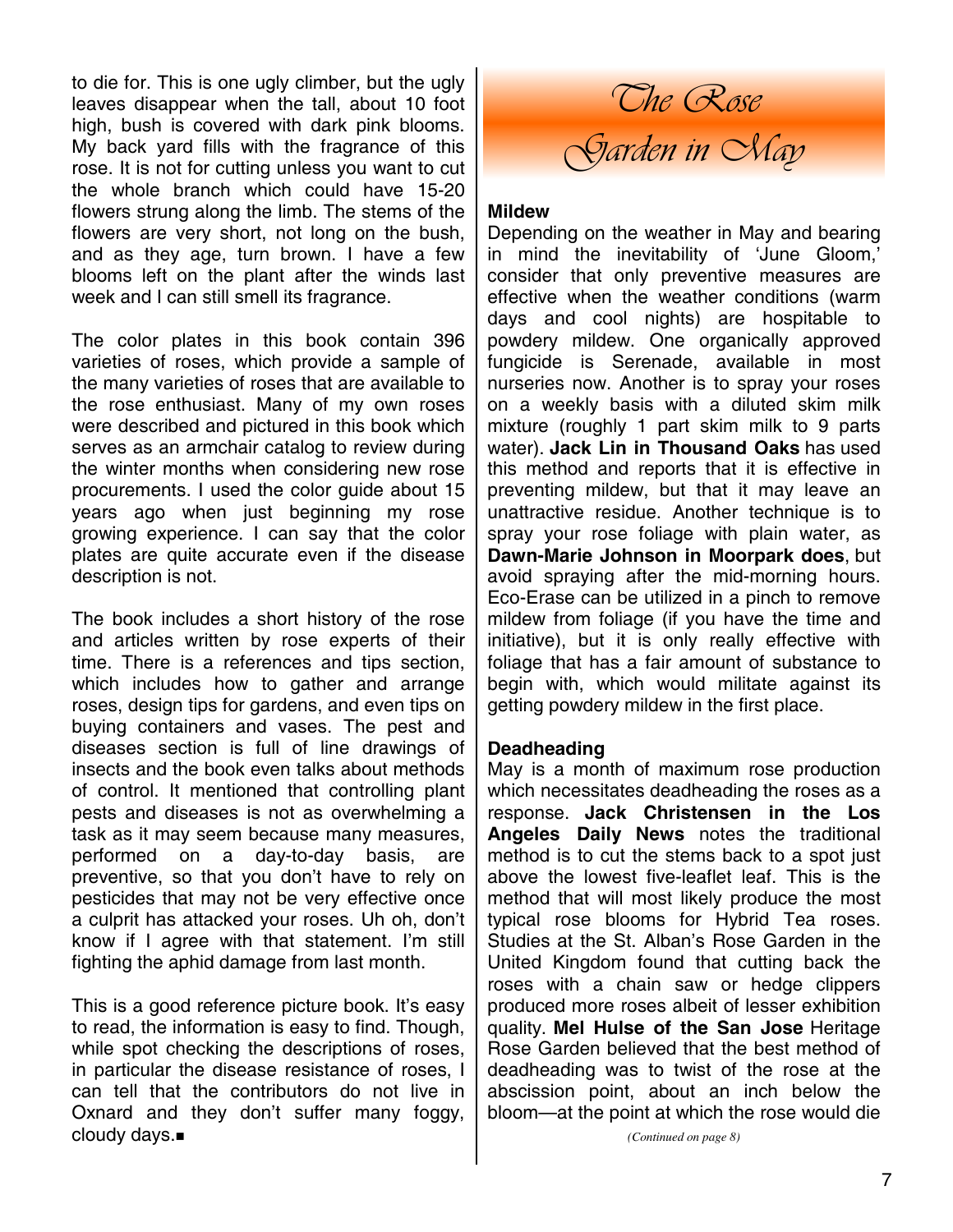back if left to its own devices. Deadheading is basically a scam on the rose bush; the elimination of the blooms before it sets hips encourages the rose to think that it had failed in its essential task of producing hips and seeds for regeneration. So it focuses its energy on producing more blooms (in about six weeks) since no hips were formed. If you do not deadhead some varieties, they will form hips and shut down bloom production. If you were to check out the Hybrid Musks at Descanso Gardens in August, you might find that not deadheading has produced a magnificent set of hips and a shutdown of the rosebush for the rest of the season. **Dawn-Marie Johnson** also uses the deadheading to improve air circulation in the center of the rose bushes in order to deter diseases.

### **Watering**

**Jeri Jennings in Camarillo** reminds us that when high temperatures approach or return, it will be necessary to remember that roses (and all plants) in containers will require more careful monitoring and that some container plants may require daily watering in order to survive. Unlike other plants, when roses wilt from heat, they rarely come back without damage. **Dan Bifano and Bud Jones in Santa Barbara** caution that given the relatively hard water available in the tri-county area, alkali salts can build up in the root zone to interfere with the plant's utilization of soil nutrients like iron. Rain leaches the salts from the root zone and deep watering in the drought months is a necessity. If you wonder whether your water is hard, consider this: Los Angeles water contains more mineral content than Perrier. Water is the gardener's friend in another respect—to remedy insect invasions. Aphids can be washed off of plants with a hard steam of water. The mite cycle of reproduction can be interrupted by washing the undersides of leaves and creating an environment in which they cannot reproduce.

### **Pests**

Aphids can also be reduced by the presence of hummingbirds. **Jeri Jennings** suggests encouraging hummingbirds to come to your

garden by setting up a feeder. Discourage ants from purloining material from your feeder by applying a coating of oil—olive, walnut, sesame, canola, or vegetable—to the feeder hanger. Be sure to replace the oil periodically to maintain it as an effective ant deterrent. May also brings thrips and rose slugs. Thrips (always used in the plural) attack opening buds, particularly on lighter colored roses; while rose slugs are little green worms (larvae of the sawfly wasp) that make lacework of rose foliage**. Dan Bifano and Bud Jones** suggest Safer Insecticidal Soap and/or products containing Spinosad; both sprays are effective in controlling thrips and rose slugs. Miticides are generally very expensive; miticides listed on www.rosemania.com generally run from \$174 to \$295 a quart (although only small amounts are used at a time). It is significantly cheaper to use water as a deterrent and spray the undersides of leaves every three days and as generously as possible. Another alternative is the long-legged fly. **Robert Rippetoe in Palm Desert** reports that mites are at a low ebb in his garden because the long-legged flies appear to gobble the mites up. Long-legged flies are medium to small slender flies with metallic colored bodies and long legs. They are considered a beneficial insect because they prey on arthropods; (actually the larva do the heavy work). Below is a picture of the beneficial long-legged fly.



*Photo Credit: Muhammad Mahdi Karim* 

*(Continued on page 9)*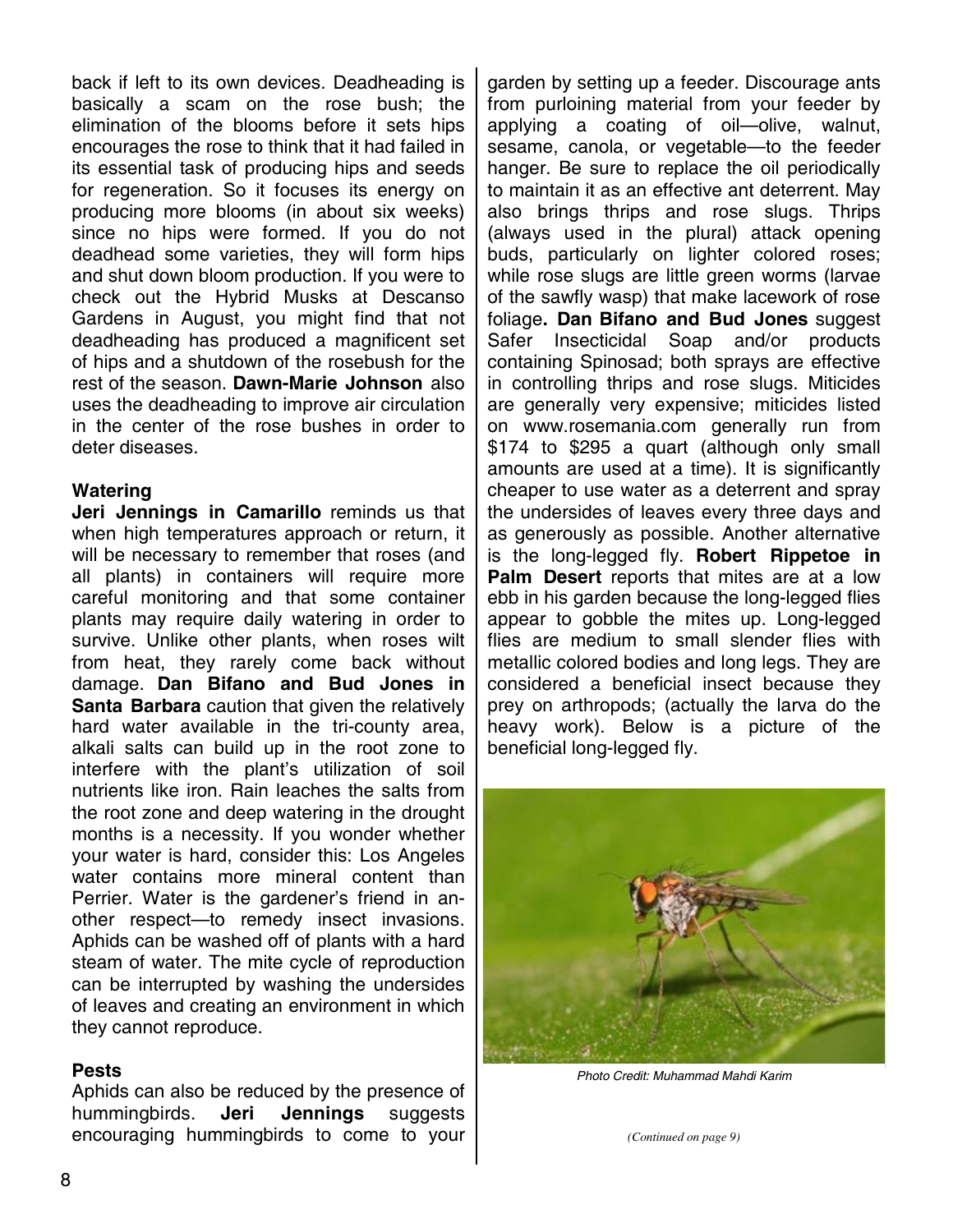### **Miscellaneous**

One of the best ways to conserve water, even though the drought is officially over per the Governor's proclamation, is to use mulches; these not only protect moisture in the soil, but also deter the growth of weeds. The California Ag Extension suggests that mulches be applied in a four inch layer on a yearly basis; mulches not replenished yearly become a source of nutrition for weeds that escape through the barrier. And lightly feeding roses now is a good idea, particularly if you have access to kelp or seaweed in either granular or liquid form, or have the space to create various therapeutic 'teas' of alfalfa, worm castings, or some other organic product.

### **Reminder**

No one grows roses in order to create work to do, tasks to perform, or as a beneficiary of IRA accounts. Roses are grown because they provide pleasure and beauty in a world too often bereft of either quality. We grow roses to replenish our souls when they are in need of sustenance. Do not forget to smell the roses, drink the coffee, and enjoy life in all of its variety and substance.

**Editor's note: This feature was started last January. If you think it should be continued through the summer months through the monthly email, please drop a line to the editor before June 1st. Otherwise, we will renew the series when the newsletter returns in September. Happy rose-ing in the interval. JD** 



*Meeting Our Consulting Rosarians: Sandy Gaal* 

## Paddy Ruzella

Visiting Sandy Gaal in her garden is always a true delight. When Sandy and her husband, Peter, bought their "cottage" on an acre of ground between Ventura and Santa Paula some 30 years ago, the "garden" was primarily an orchard of orange and avocado trees with one rose bed in the front. Today the cottage is covered with roses and its surrounding acre has become a magical mix of English cottage garden and the more formal French style garden.

Sandy is a native Californian, born and raised in the West Los Angeles area. She grew up in a traditional family with a brother a couple of years her junior. She went to college in San Francisco and then returned to the LA area where she practiced her nursing skills at UCLA for three years and then at St. John's Hospital in Santa Monica as an ICU nurse for another seven years.

Sandy had little firsthand experience with gardening while growing up. Neither of her parents was a gardener and she remembers the two climbing roses they had in their garden simply as "a pink one and a yellow one." She also remembers a kind gardener named Sam. Although it was before Sandy was born, she says that her "maternal grandmother had a bountiful vegetable garden…I took after her in several ways." So although she had no early mentor, Sandy's ability to create lovely gardens is partially genetic and partially self-taught, born of a determination to do the job right once she got started. The first place Sandy stopped after she got her driver's license at the age of 16 was a garden shop!

Up until the time of her marriage Sandy's gardening efforts were confined to pots on her patio. With marriage, however, came a home

*(Continued on page 10)*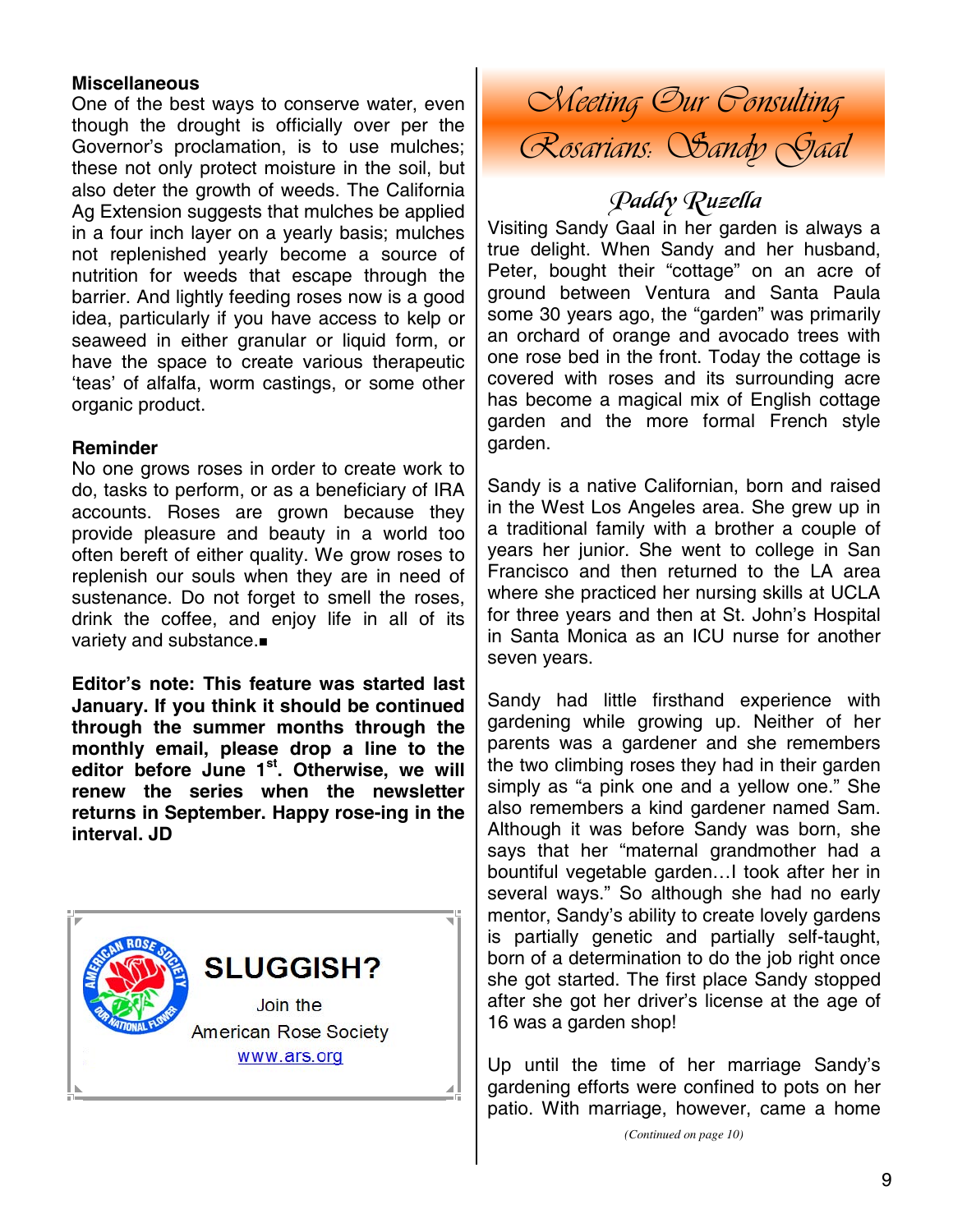with a real garden, and Sandy had the opportunity to start wielding shovels and rakes. She joined a garden club in the Pacific Palisades where she was the "baby of the group" and became the beneficiary of much good advice and interest. She read. She visited other peoples' gardens and haunted nurseries and garden shops. She tried it all and quickly found out what worked for her and made her happy. Friends began to ask her advice and she eventually created and ran a garden design business of her own.



*Sandy Gaal Photo credit: Paddy Ruzella* 

Along the way Sandy met a Horticultural Consultant, Joe Seals, who became her go-to person and teacher and remains her friend 35 years later. He invited her to sit in on an informal meeting of other horticultural folks in Santa Monica and it was here that Sandy was introduced to an Old Garden Rose with a fabulous fragrance – 'Honorine de Brabant.' Sandy had discovered roses! She began with the OGRs and although she eventually included many other varieties into her garden the old garden roses are still her favorites with

"Madame Ernst Calvat" holding the number one spot in her heart.

When the Gaals moved to Ventura County, Sandy began with the one rose bed in front and the large orchard. First she planted a big vegetable garden then figured out that by removing some of the trees she could have more roses! Twenty seven years later only a double row of fruit trees remains along the western boundary of the property and the rest of the property has been converted into a garden of traditionally English and French design. Sandy planted a lovely allée behind the tall hedge that separates the garden from the road. Walk through this pretty "tunnel" of roses climbing over graceful arches and you get long views between the arches of the garden stretching out to the back of the lot. You see formal beds planted not only with roses but also with many companion plants, a central wooden trellis and arbor with an inviting sitting spot with yet more tantalizing views of the garden beyond it.

The single rose bed in front of the house has been augmented by additional trees, bushes and, of course, roses so that the house is virtually invisible as you enter from the roadway. Behind the house a stone patio area is bordered by a generous lawn with more gardens beyond. To one side of the lawn is a special raised bed that is home to Peter's outdoor miniature railway. Within the main garden are many smaller gardens each with its own theme. There is a secret garden which has a small gateway and is basically hidden by the tall roses around its perimeter. There is a meditation garden with a small pond and an inviting bench; a healing garden in a gap between the trees where one will find solace and rest. Sandy and three of her eight grandchildren have planted a children's garden that features one large "Flower Girl" rose on a pillar trellis with brightly colored annuals and many garden statues ranging from Mr. Toad of Toad Hall to Winnie the Pooh beneath it. There is a funky 1960s garden which includes vestiges of the Peace Movement and roses of

*(Continued on page 11)*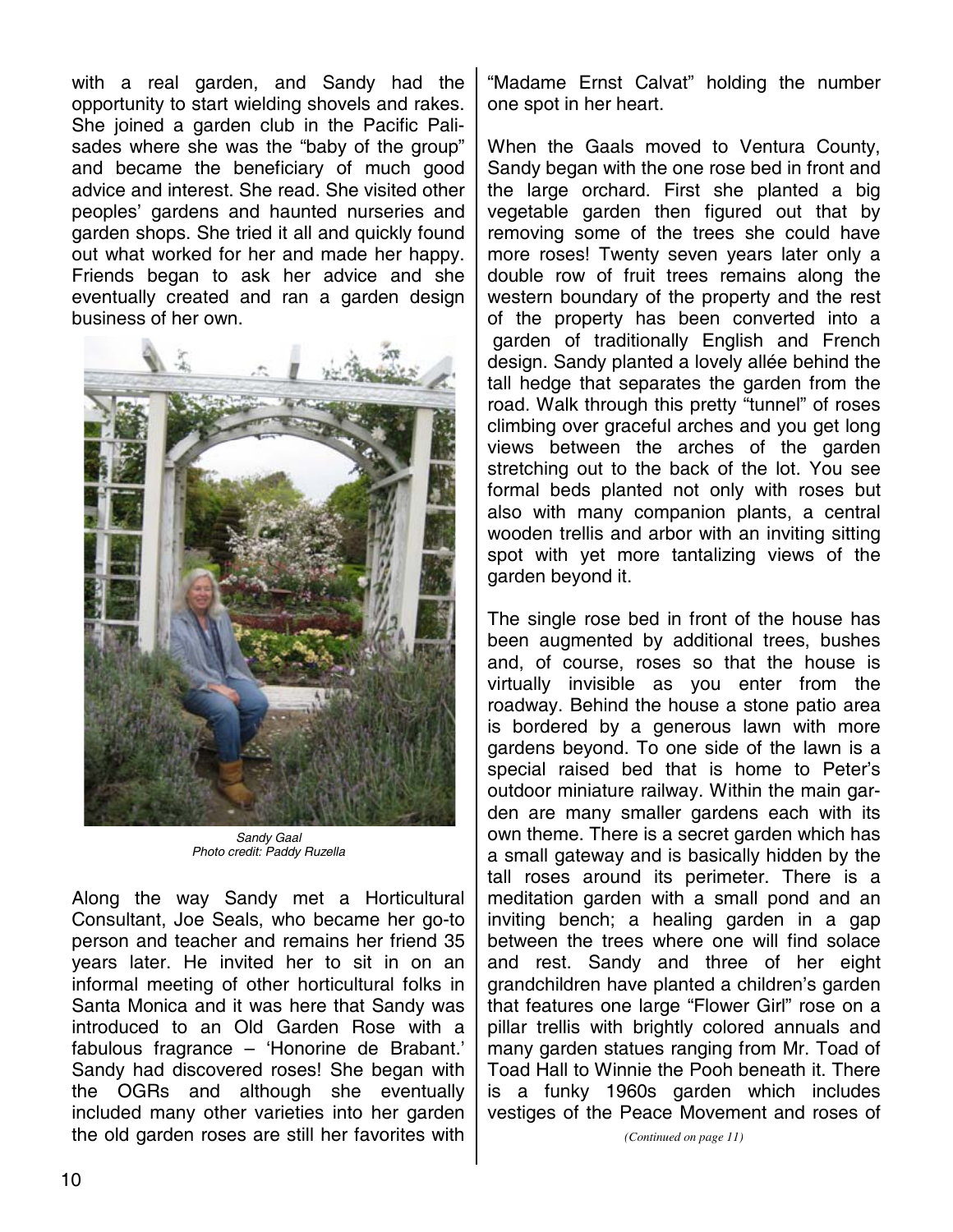that era. There is a spiritual garden where all the roses represent some form of life beyond the norm. A friend has said that Sandy's interests are "gardens and God." Whether you are a religious person or not it would be difficult to wander through Sandy's garden and not experience the quiet peacefulness of burgeoning life that abounds there and for which Sandy will tell you she takes only a small part of the credit.

Sandy says that she "met a lot of roses" at events she attended such as the Celebration of Roses put on by Mariam Wilkins in El Cerritos and the Heritage Rose Society. These visitations became the inspiration for her own Rose Shows. For many years she opened her garden for a weekend during the spring and had literally thousands of people visit. She had a boutique of rosy things and garden goodies, vendors and a catered lunch plus well known rosarians as formal speakers. Over the years Sandy and her garden have attracted a number of well known rosarians, including Jean-Pierre and Martine Guillot, head of the oldest family of rose growers in France; Michael Marriott who traveled to gardens all over the world for David Austin Roses; Clair Martin, curator of the Huntington Rose Collection in Pasadena; Syl Arena who owned a rose company then turned photographer; and Bob Edberg, a master rosarian and rose historian.

Beyond the many, many roses of all varieties that grow happily in Sandy's garden today there are generous sprinklings of unusual trees, half a dozen unique topiary plants such as Dumbo, a teddy bear and a welcoming monkey, interesting shrubs and lots of herbs and flowers. There are edible plants intermingled with spikes of foxgloves together with trellises of sweet peas and berry canes. Bird houses, unique and whimsical garden statuary and art quietly blend in as though they grew with the plants. This is all done as close to nature as possible with no use of spraying with chemicals. The garden is totally organic and the roses are fed with an organic fertilizer after pruning and then again in the summer.

A couple of years after moving to the Ventura area, Sandy discovered the Ventura County Rose Society and quickly became a member. At one time she exhibited her roses and enjoyed the camaraderie of the folks she met. However, when she began to see the "Q-tip stuffers" at the shows and found herself becoming extremely judgmental of the natural beauty of the roses she felt she was moving in the wrong direction and decided that "roses belong in the garden." She is also a member of the Santa Barbara Rose Society and totally supports the idea of sharing her love of roses with others. She became a Consulting Rosarian mainly because she wanted the formal recognition of what she was already doing.

In keeping with who this remarkable lady is, Sandy is currently writing a book which she says is a "spiritual garden book – a history of this garden." When asked for a single piece of advice to pass on to the novice gardener or someone who is just becoming interested in growing roses she responded generously by saying: "Educate yourself. Read books and magazines and become knowledgeable about plants - names, requirements, how they grow. Right plant, right place. Visit gardens and nurseries. Figure out what delights you and then plan your garden. Sketch out your garden plans on paper. Remember the importance of colors. Use climbers and arbors, statues, signs and water features if possible. Prepare your ground well, amending where needed. Garden organically. Follow your heart. Spend time caring for your garden every day." That sounds like a wonderful description of a book that this writer for one cannot wait to read!

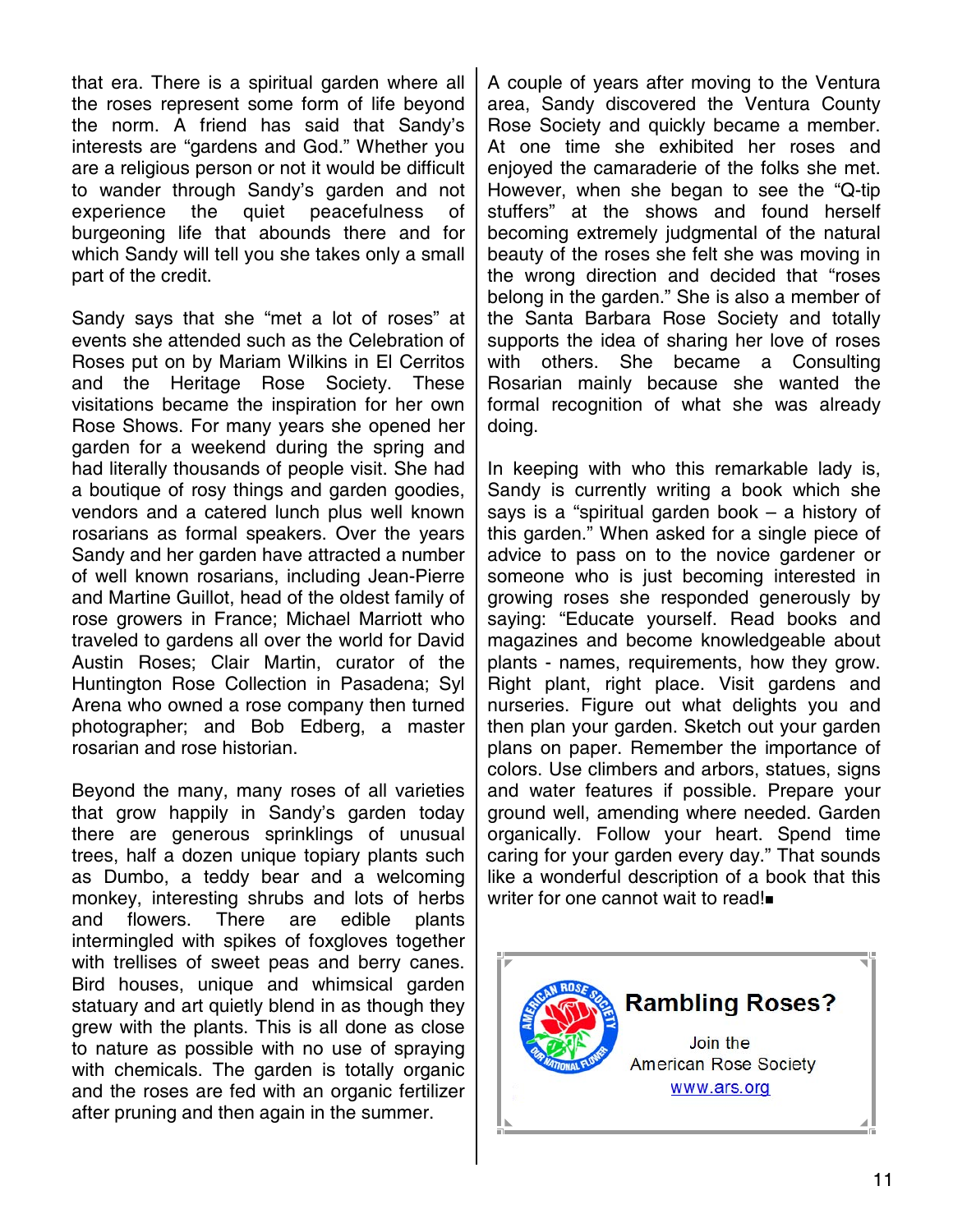

## Jim Delahanty

More people exhibit angst about pruning roses than growing them. And, otherwise sensible people invest more time, trouble and research into pruning roses than in seeking a mate. Demonstrations on pruning roses are so popular and valued that some groups charge fees for attending such events. The distress and anxiety with which many people approach pruning is not inexplicable. The problem is not with the rose, but the pruner. Below are a few considerations to tame the psychological pruning beast, at least over the next few months.

Firstly. Roses are tough. The angst and anxiety over pruning is a confession of personal inadequacy, not one of any inadequacy of the rose. Roy Hennessey, plantsman extraordinaire of the middle of the  $20<sup>th</sup>$  century, headed his newspaper columns with the observation that you could do ANYTHING to a rose, except grub it up out of the ground and leave it there, and it would thrive. This is pretty much true. Pruning roses within an inch of their lives does not prevent them from recovering and blooming; a famous award winning rosarian in southern California never pruned his roses at all. A prominent Bay area rosarian spends five seconds on each rose with his chainsaw. Roses have been in existence for over 35 million years and in most of that time, no one pruned anything unless the forest were burned to a crisp, nature's rather non-specific pruning method.

Secondo. Much of our pruning has evolved because of human concerns, not because of the need of the rose per se. While some roses need to have pruning utilized to stimulate growth—particularly root growth, others are yearlong bloomers and resent interference in their bloom cycle. 'Secret Garden Musk Climber' blooms twelve months out of the year in my garden; any pruning is a matter of confining it to the space allotted to it, and it certainly doesn't need rejuvenation.

Sometimes we prune our roses in a particular way in order to promote a congruity between peak bloom time and particular rose shows, like district rose shows in April, particularly if the roses are modern ones like Hybrid teas, floribundas or miniatures. Or we may prune because we have misplaced a rose when planting it and have to keep cutting it back lest it completely and fatally block a path and injure someone, or worse yet, scratch the paint job on a new car. Sometimes we prune for aesthetic or artistic reasons; there is a rose, Santa Catalina, planted on a grey fieldstone wall at the Roseraie de l'Hay in the Val de Marne, south of Paris, that blooms in increments of about six inches—a tribute to the pruner's art, since it involves encouraging and suppressing bud eyes all along the canes in question. In another section, the rose bush is contorted into the shape of a shamrock. Since no one has yet filed a suit on behalf of the rose in any known court of law, presumably the rose does not care in either case. But we do. It is the fact of our concerns that elicits much of the drive to prune roses.

Thirdly. The only constant in pruning is to remove dead wood and criss-crossing branches. Once you have accomplished that task, you have completed your pruning chores for many roses. You are done. Stop. Do no more. Many chinas and polyanthas require no more. You may choose to do more for any of the reasons listed above, or for idiosyncratic reasons of your own, but the rose doesn't care.

Fourthly. Pruning time in mild climate Southern California is traditionally between Thanksgiving and Valentine's Day. It is the time of the year when the roses are least productive, when many of them shed their leaves, and succumb to the vicissitudes of dead and dying foliage (rust, mildew, and general miasma). But, in fact, pruning takes place all across the calendar in the fullest sense of the word, with

*<sup>(</sup>Continued on page 13)*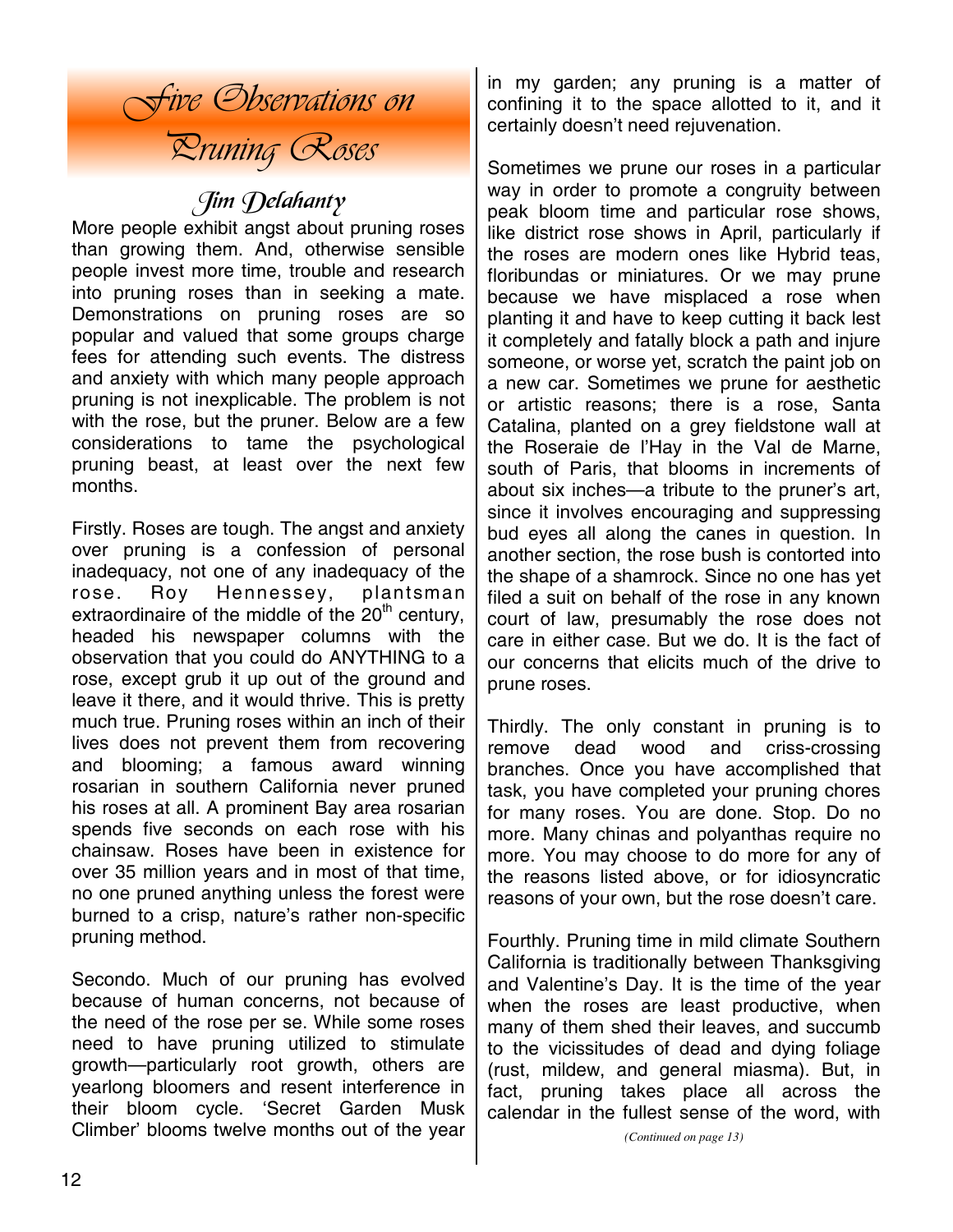the removal of spent blooms, blind shoots, and/ or dieback of canes. As E.B. Le Grice pointed out in 'Rose Growing Complete,' in a mild climate, roses may be pruned at any time of the year. Given that it normally takes about six weeks between flushes of bloom, a second flush of blooms appropriate for a rose show requires pruning in the first month of the year here in southern California as opposed to some other choice. But if you are not going to exhibit in rose shows, you can pretty well pick a time available to you. Once again, you are free to choose—unless you have some pressing concern like a wedding that requires roses at a particular time. But if you do, be aware that your pruning concerns are driven by exogenous concerns, not those of the rose.

Fifthly. Roses resemble individuals in being difficult to squeeze in a box (either those of a physical sort like some of the 'body bags' found in the supers or intellectual ones for convenience in consideration). And when you consider that a half dozen species may have contributed to the development of a particular rose, it is no wonder that individual roses have individual cachets. 'Brandy,' for example, dislikes being hard pruned and will sulk if treated that way. 'Niles Cochet,'—or whatever is the identification of a rose purchased as 'Mme Jules Graveraux'—is a climbing tea rose that negates the normal rule that tea roses pout if hard pruned. If I didn't hard prune it, it would strangle several neighborhood dogs, not to mention the postman. And it continues to pump out hundreds of blooms most every month. The person pruning a rose has an obligation to find out what particular characteristics define the individual rose in the garden.



*'Rosette Delizy' Photo credit: Ingrid Wapelhorst* 

At the San Jose Heritage Rose Garden there are four different clones of the same 'Rosette Delizy.' Although each one is clearly 'Rosette Delizy,' the differences are also clear; some are more vigorous than others, while the color is more pronounced—even gaudy—in others. Finding out the personal characteristics of your roses is not a matter of consulting books, or even reading VCRS newsletters. It is a question of observation and assessment while working in the garden. It also dictates what kind of advice might be given to others.



*'Dupuy Jamain' Photo credit: Jeri Jennings* 

I once waited five years for 'Dupuy Jamain' to bloom and never pruned it in that time span. For that reason I never recommend it to anyone for a home garden unless the individual someone wants a rare and unusual rose of great beauty, powerful fragrance, and relentless vigor. The rose is comfortable with itself. The trouble begins and ends with the gardener. So, take your valium or Xanax, reserve the Demerol for post-operative pain, and let the pruning begin.

*Editors note: This article is a reprint of an article that first appeared in the 'Ventura Rose' in December of 2008.*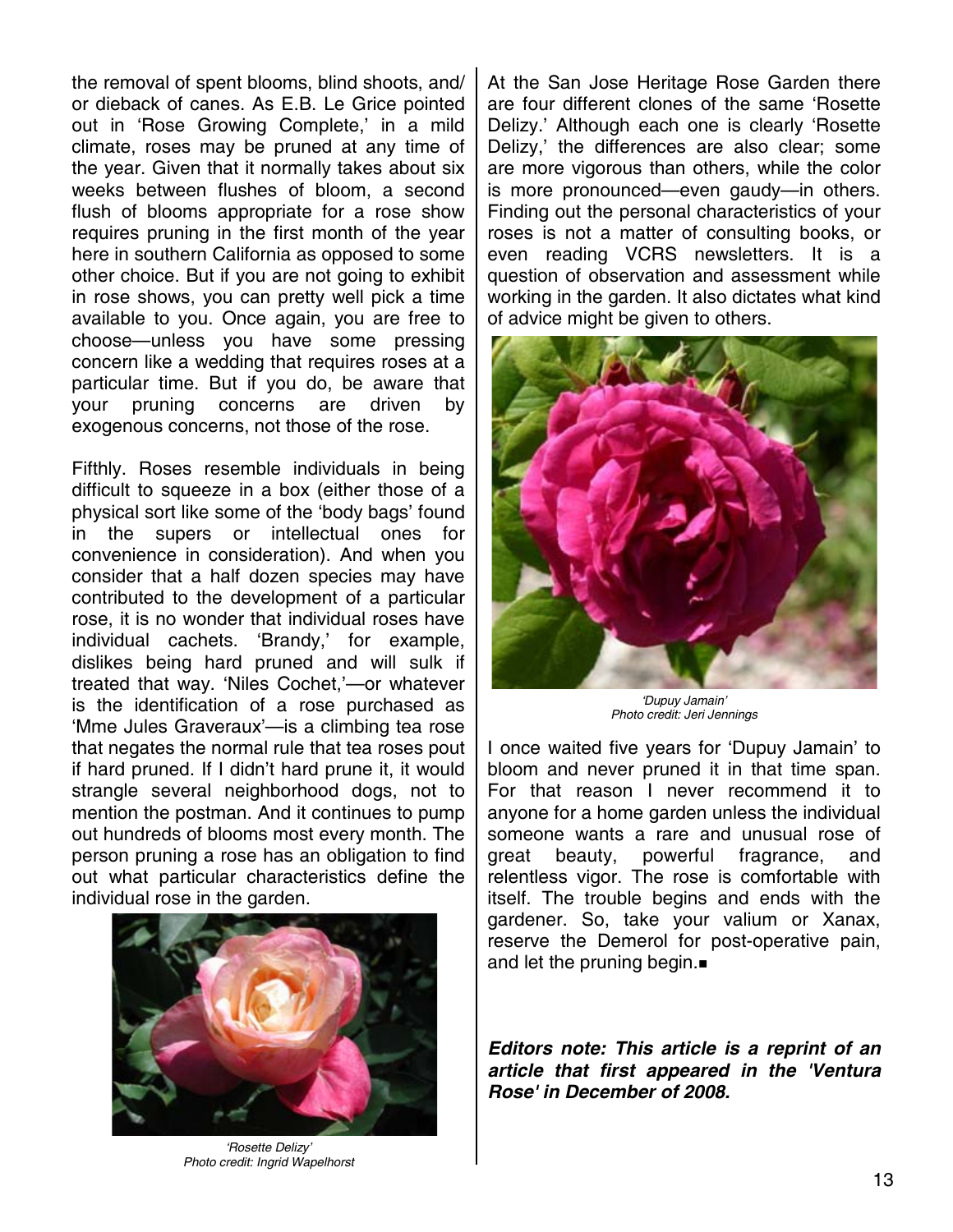# *The Many Meanings of the 'Checkmark'*

## Jim Delahanty

Were you to tear your eyes from the trophy table at any rose show and direct them to the ancillary tables holding the also-rans, you would discover two things of some moment. One is that the difference between the trophy winner and other recipients of blue ribbons is not as great as might be anticipated. The other is the presence of a 'checkmark' among the blue, red, yellow or white ribbons corresponding respectively to a first, second, third and Honorable Mention rating. (Increasingly, however, the ribbons are being replaced by glue-on dots, but the basic assessment remains the same.) Articulating the differences between blue ribbon roses and ascertaining the trophy winner is the task and the test of a great versus a merely adequate judge and need not be addressed here.

But what about the checkmark? What does it mean to the various participants in the rose show, including the casual visitor who encounters it without any prior experience? At some very basic level, the presence of a checkmark in the midst of that sea of blue, red, yellow and white ribbons indicates to a casual viewer that the rose is not of the same quality as the others. And that is a very fair and sensible assessment. But the checkmark can convey other administrative and evocative meanings. Certainly, to the extent that the checkmark appears to be savagely inscribed, anger or furious rejection could be attributed to the marker. But that would be a relatively rare phenomenon.

For the Chair of judges or the administrators of a rose show, the checkmark performs the necessary function of informing them that all the roses in a particular class have been judged. There have obviously been instances in which an entire class of roses has somehow been omitted in the judging process. There was even an instance in which the judges had already been spirited away for lunch before the discovery of an unjudged class emerged; in that instance, the class was judged by a highly vocal and assertive non-member and non-judge of the American Rose Society, since other remedies were deemed impractical. An unjudged class is most likely to occur where there is a tradition of not issuing any awards other than the trophy—as occasionally happens in the fragrance classes or in classes such as bowls with floating roses, pictures, or English boxes. The presence of an unmarked tag indicates to the show administrators that either the entry or the class might not have been judged. Thus, the checkmark guards against an incomplete in the judging process.

For the individual judge, the checkmark is a message that the exhibitor's entry has been judged and deemed unworthy of a ribbon. The foregoing statement is the most neutral position and is characteristic of the responses of judges to a question as to what the checkmark means. Almost any judge can specify what are the individual merits or demerits of a particular entry if called upon to do so, but the checkmark tells the exhibitor that their effort has not gone unnoticed.

Sometimes the message is more complicated that the neutral prose would suggest. The mechanics of judging do not permit more than one blue, red, or yellow ribbon to be given to a particular group of cultivars in a class. Thus, if there were five or six 'Hot Princess' entries in the basic Hybrid Tea class, three of them could be ribboned; the remaining three could be awarded multiple white ribbons at the discretion of the judges were all three of equal merit, or one or more could receive a checkmark. The differences between the fourth, fifth, and sixth rated entries might well be minute, but the logic of awarding ribbons in the first place assures that, barring equality of entry at the Honorable Mention level, one or more of the six entries will not be be-ribboned. The message to the exhibitor is less one of demerit than of judging limitations. Since

*(Continued on page 15)*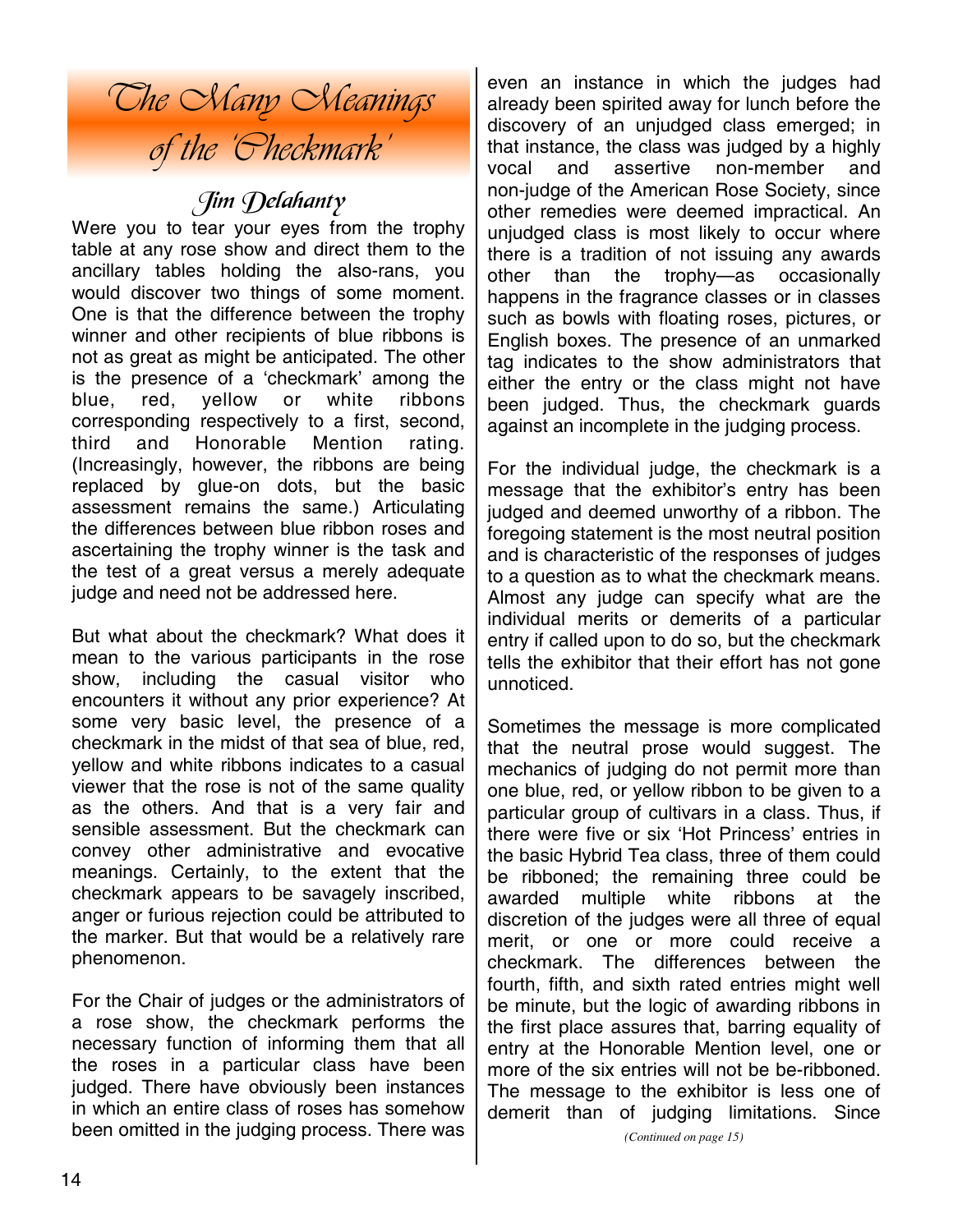normally only four can be honored with ribbons, the lack of ribbons is less a statement of merit than a statement of abundance of entries of high quality. To put it another way, where there is an large number of a particular cultivar entered into a class, the checkmark may indicate less of a statement of lack of quality and more of a statement of an embarrassment of riches. Or, a disinclination on the part of the judge to award multiple white entries.\*



*The novices dreaded checkmark! Photo credit: Jim Delahanty* 

The checkmark can also be less straightforward in its message from the judge to the exhibitor. For example, when a polyantha is entered in a singles class (permissible per the show schedule), the checkmark might carry the underlying message that the entry really belonged in another class. Or, the entry of a Romantica rose in the Hybrid Tea class might receive a checkmark as an indication that the rose really belonged in the decorative class as opposed to where it was placed. There is no point in discussing those instances where the judge indicates by a checkmark that she despises the color of the rose because those instances are as indefensible as they are relatively rare.

For the experienced exhibitor the checkmark is a valuable indicator. The checkmark can indicate the progress of a particular cultivar in its rise or fall in a particular class. And it can also be utilized as information on the utility of continuing to grow a rose for a particular class. While it can be demonstrated that a particular rose like 'Petite Francoise' produces an incredible amount of bloom during the Fall rose show season, it remains a difficult rose to stage for a show and a collection of checkmarks can motivate a dedicated exhibitor to consign the rose to a garden collection rather than among an exhibitor's bankers.

For the experienced exhibitor the lack of a checkmark represents a void in information to be used for future endeavors. It is not uncommon for the serious exhibitor to view the lack of checkmarks as a dereliction on the part of judges, no matter how pressed for time the judge might be. If the exhibitor does not know that the entry has been judged and found wanting, important information is being kept from the exhibitor.

For the novice exhibitor the checkmark can be a dreaded experience in which the message from the judge is the equivalent of: "Go away. Do not return with this rose. Do not pass go as your rose has the rosarian equivalent of halitosis." (Note: This reaction is possibly enhanced if the novice exhibitor is a collector of a particular line of roses such as Pernetianas, or Lambertianas, or Noisettes. The unusual and beautiful to a collector may be in the mere appearance of a bloom as opposed to excellence in a particular entry.) But for the novice exhibitor there is valuable information in a checkmark in the Old Garden Rose classes—namely that certain groups of roses such as Chinas, or Noisettes are unlikely to be competitive entries. A succession of checkmarks over time is also useful for the acquisition of a harder skin surface to thwart the pain of repeated rejection of roses favored by the collector, but not by the judges. The absence of a checkmark limits the novice in acquiring knowledge needed to become a

*(Continued on page 16)*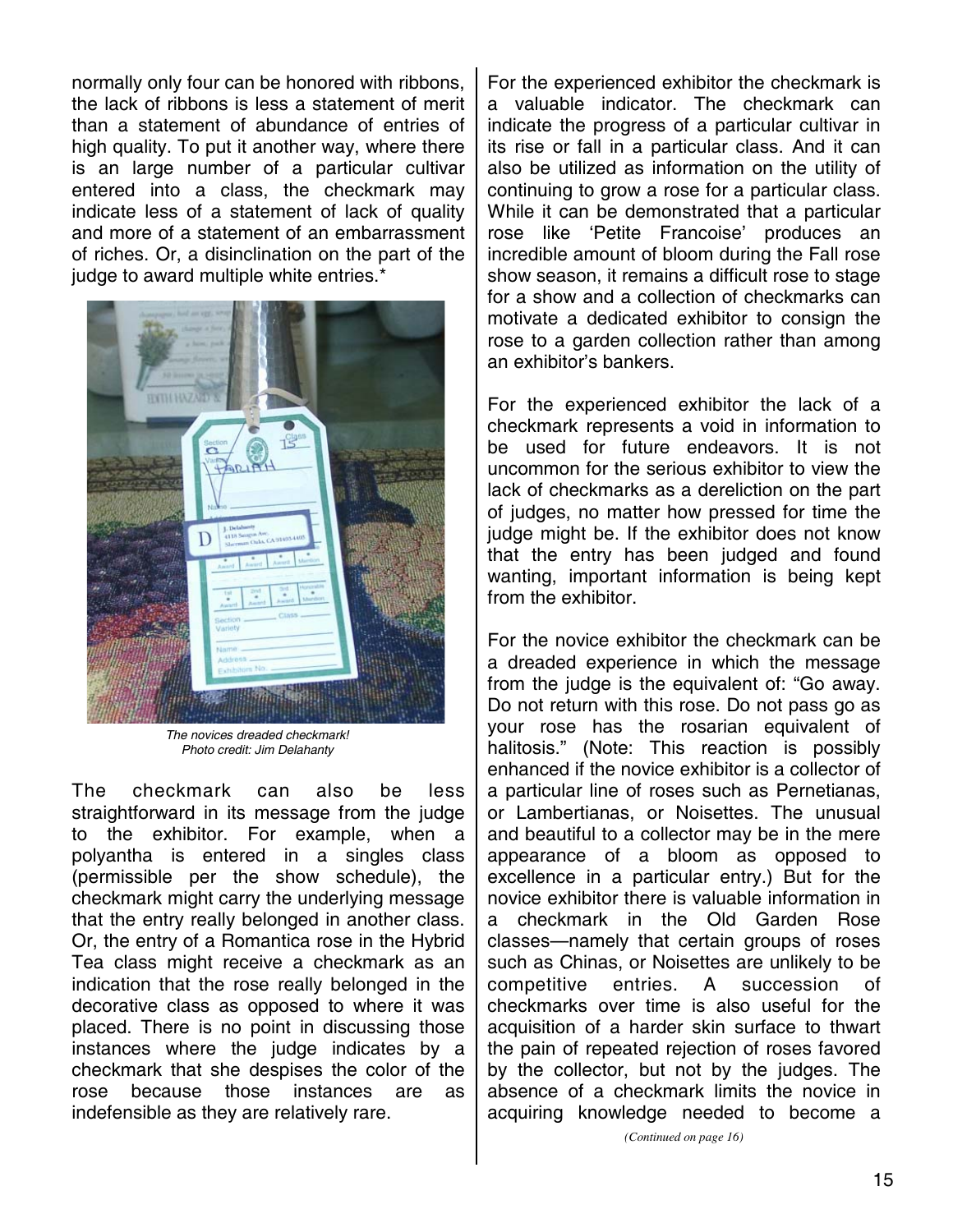more informed exhibitor, or at least a more efficient one.

For the casual viewer at a rose show, the subtexts and emotive meanings of the checkmark may be lost in expanse of scent and beauty. It may well be that the meanings of the checkmark will be lost soon to exhibitors as well. The newer tags sent out by the American Rose Society now have a new punch hole in the line previously occupied by a box for  $1<sup>st</sup>$ , 2<sup>nd</sup>, 3<sup>rd</sup>, and Honorable Mention; the new slot for the judge's punch is labeled: 'Judged.' The placement of the punch hole for 'Judged' will eliminate guesstimates of the meaning of the intensity and size of the checkmark, undermine messages about placing the rose in another class and rarify the message about 'judged but not worthy of a ribbon' to its finest abstraction. The importance of the administrative value of the non-ribboned designation to the rose show organizers will be enhanced as will be the records of the experienced and organized exhibitors. The feelings of the novice exhibitor may well be assuaged in the purity of a punch hole.

Odd, though, how the improvement in communication of the message that the rose has been judged but deemed unworthy of a ribbon results in less actual communication between the judges and the exhibitors through the agency of a paper punch.

When all of the current tags have been eliminated through use, another set of meanings, both administrative and emotive, will arise to plague and pleasure exhibitors. The rose, of course, will continue to bloom in an advanced state of indifference to the maunderings and meanings of rose judges or exhibitors.

And, of course, the decision of the rose is final.

There is some confusion, even among judges, about the rule regarding single ribbons only for cultivars within a class. Some judges believe that only one ribbon for each color may be awarded to a cultivar within a grouping. Others believe that the 'one only' rule applies only to blue ribbons and that secondary ribbons may be liberally awarded. The 'official' rule is that first, second, and third place ribbons may only be awarded once within a cultivar grouping, but that multiple Honorable Mention awards are possible at the discretion of the judge(s). There are variations on this meme, so that if there is no blue ribbon, two or more red ribbons may be awarded, or two yellows if not red, but this practice is implicit rather than explicit in the rules.

*Note: I am indebted to Suzanne Horn and Bud Jones for their conversations and insights into these matters, but they are not responsible for any errors of fact or interpretation. JD* 



## Jim Delahanty

Sometimes articles arise by virtue of chance questions or comments. This article found its impetus in a casual inquiry about the most prolific seed parents among polyanthas. The difference between the seed and pollen parents in rose breeding is a question of applying the pollen of one rose variety to the pistils of another thus presenting conditions for the development of seeds (aha! seed parent!) that may or may not germinate and produce a new plant bearing some relationship to the roses involved in the transaction. Of course, most of these interactions occur in nature over the millennia with the active intervention of human beings in the process most likely restricted to the last two and half centuries.

In any case, www.helpmefind.com/roses provides a wonderful resource for obtaining information about the relationship between seed parents and pollen parents. To be sure, not all of the desired information is available and the available information is not always reliable. Sometimes rose hybridizers conceal the information by using a breeding tool

*(Continued on page 17)*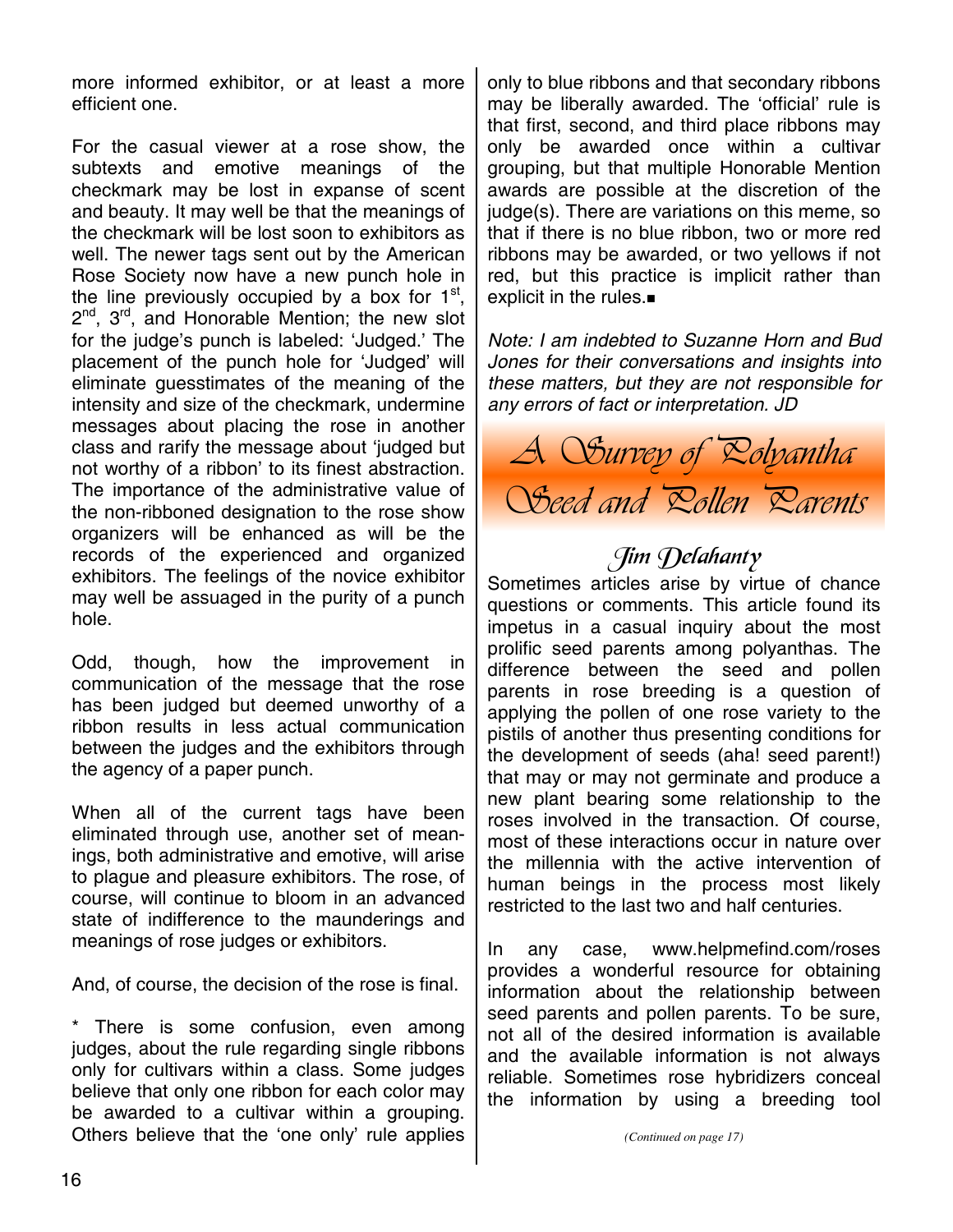restricted to their own personal use such as the breeding rose, 'Zee,' by Ralph Moore. The House of Kordes currently does not reveal any information about the rose parents involved in its breeding program. This stance reflects a widely held belief that release of that information will enable competitors to take advantage of the talents and resources of the breeder who shares such data.) There are allegations as well that some breeding information disseminated by breeders in the 19<sup>th</sup> century information involved disinformation. And, finally, there are honest errors in conflicting reports about the parentage of the same rose by the same person over the course of a lifetime. Whether 'Renae' was a product of 'Etoile Luisante' crossed with 'Sierra Snowstorm' or a product of a self-cross of 'Etoile Luisante' may someday be determined by the use of DNA evidence; in the meantime we can only compare the assertions of Ralph Moore in his thirties with the memories of Ralph Moore in his nineties.

And sometimes the information is simply not available. A number of entries will list the rose as a seedling of another rose. In rose breeding as in pre-20<sup>th</sup> century laws of illegitimacy, the only sure thing is motherhood. (Of course, in both law and roses the indeterminacy of fatherhood may disappear in the harsh light of scientific advances in DNA identifications.) Of the some 666 roses registered (of a total of 871) polyanthas in the International Cultivar Registration Authority--Roses, only about 120 have produced registered cultivars. (I note in passing that climbing polyanthas—especially climbing sports—have been even less prolific.)

### **Polyanthas as Seed Parents:**

|                                | Number of T             |  |
|--------------------------------|-------------------------|--|
|                                | <b>Generation Roses</b> |  |
| The Fairy (1932)               | 39                      |  |
| Orleans Rose (1909)            | 30                      |  |
| Mignonette (1880)              | 26                      |  |
| Mme Norbert Levavasseur (1903) | 21                      |  |
| Mlle Cecile Brunner (1880)     | 17                      |  |
| Ellen Poulsen (1911)           | 17                      |  |
| Orange Triumph (1937)          | 17                      |  |
|                                |                         |  |

**Number of 1st** 

| Bolyaiak (1980)                | 16 |
|--------------------------------|----|
| Yesterday (1974)               | 14 |
| Eblouissant (1918)             | 9  |
| Perle D'Or (1884)              | 8  |
| Etoile Luisante (1918)         | 7  |
| Katharina Zeimet (1901)        |    |
| Mevrouw Nathalie Nypels (1919) |    |
| Signal Red (1949)              | 7  |
| R. multiflora 'nana' (1875)    | 6  |
| Etoile de Mai (1893)           | 5  |
| Tip-Top (1909)                 |    |

### **Polyanthas as Pollen Parents:**

| Bolyaiak (1980)               | 15             |
|-------------------------------|----------------|
| The Fairy (1932)              | 15             |
| Yesterday (1974)              | 14             |
| Mme Norbert Levavasseur(1903) | 13             |
| Tip-Top (1909)                | 12             |
| Katharina Zeimet (1901)       | 11             |
| Gloria Mundi (1929)           | 10             |
| Orange Triumph (1937)         | 9              |
| R. multiflora 'nana' (1875)   | 9              |
| Mile Cecile Brunner (1880)    | 7              |
| Orleans Rose (1909)           | $\overline{7}$ |
| Marie Pavie (1888)            | 6              |
| China Doll (1946)             | 5              |
| Eblouissant (1918)            | 5              |
| Kleiner Alfred (1904)         | 5              |
| Mrs. W. H. Cutbush (1904)     | 5              |

For the purposes of this survey, only polyanthas with at least five seed parents or pollen parents were included in the chart above; a total of 18 roses identified as seed parents and another 16 as pollen parents share eleven roses on both lists. The years of introduction for the parent roses range from 1875 to 1980 with the median year being 1910 for the seed parents and 1909 for the pollen parents. In terms of the traditional 'families,' the line of polyanthas developed from 'Mme Norbert Levavasseur' and the 'Orleans Rose' provided the greatest number of seed and pollen parents largely in the decade of their introduction and the succeeding one. A late starter in that group would be 'Bolyaiak,' a

*(Continued on page 18)*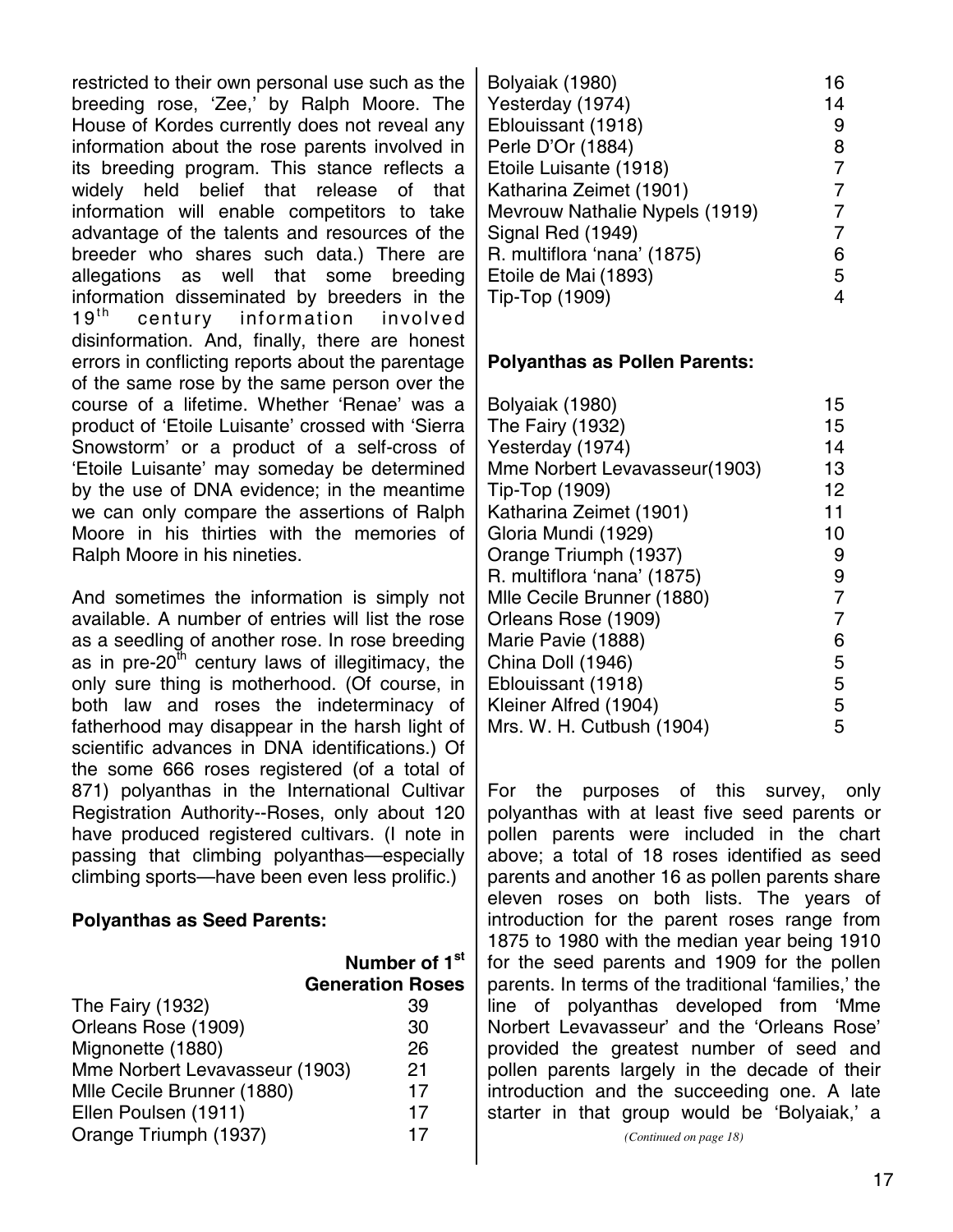1980 polyantha cross by Gergely Mark of Hungary with 'Gloire du Midi' as the seed parent and 'Geranium Red' as the pollen parent. The polyantha cross served to produce some 18 subsequent roses, more than two-thirds of them crosses of 'Bolyaiak' with itself. Unfortunately, none of these roses appears to have crossed the Atlantic at this writing or to have entered general commerce according to the information available on helpmefind.com/roses. Otherwise, such roses as 'Mme Norbert Levavasseur,' 'Orleans Rose,' are represented on both the seed and pollen parent lists, while their descendants 'Ellen Poulsen' and 'Gloria Mundi' appear on the seed and pollen lists, respectively.

The tea poly roses on both lists are 'Mlle Cecile Brunner,' 'Katharina Zeimet,' and 'Tip-Top.' 'Perle D'Or', Mevrouw Nathalie Nypels,' and 'Etoile de Mai' appear as seed parents while 'Marie Pavie,' and 'China Doll' are on the pollen list as representatives of the tea poly group.

None of the Koster roses is present on either list.

'The Fairy' has produced the largest number of progeny by virtue of 39 uses as seed parent and 15 uses as pollen parent. This record is augmented to some extent by the ten crosses of 'The Fairy' and 'Yesterday' in the latter part of the 1970's and early 1980's. Of course, the many sports of 'The Fairy' are not included in the list. Surprisingly none of the roses descended from either those crosses or others of 'The Fairy' has been very prolific or of much use in creating new roses. Even more surprisingly, unlike most roses which produce the bulk of their descendants within two decades of their introduction, it took 'The Fairy' nearly three decades before there would be any cross of the rose introduced into commerce ('Pride of Newark' 1966 Dr. Dennison Morey). In fact, the largest number of crosses with this rose would not appear until the last two decades of the 20th century.

'Mignonette,' one of the first two original

polyanthas, produced some 26 roses as a seed parent in the two decades prior to the  $20<sup>th</sup>$ century. And the productivity of its crosses can be indicated by the fact that as of this writing nearly 9800 descendants have been ascribed to it. Some of its first generation descendants represent the very best of the tea poly roses, including 'Clothilde Soupert' and 'Gloire des Polyanthas.' 'Mme Norbert Levavasseur' was a cross involving 'Gloire des Polyanthas' and 'Crimson Rambler;' it produced some 21 cultivars as a seed parent and another dozen as a pollen parent. Not only was it the progenitor of 'Orleans Rose,' but it also produced the first Poulsen floribunda, 'Rodhatte,' a cross between 'Mme Norbert Levavasseur and 'Liberty,' a red Hybrid Tea from Dickson. 'Orleans Rose' was a seedling of 'Mme Norbert Levavasseur' and produced either directly or indirectly some 44 sports eventually yielding both salmon and vermillion roses. All of the roses mentioned in this paragraph shared the characteristic of being widely used for approximately two decades after their introduction, but not thereafter otherwise.

The last 'Mignonette' cross occurred in the first decade of the  $20<sup>th</sup>$  century; all but one of the 'Mme Norbert Levavasseur' crosses occurred before the end of the 1920's; and while 'Orleans Rose' was still being used in the 1940's, only a few crosses have been registered since then.

Many of the roses that appear on the seed and pollen parent lists are there primarily because they were used by one or more breeders repeatedly. Thus, Peter Lambert of Germany created 'Kleiner Alfred' in 1904 and used it as a pollen parent in that decade, but never again in the ensuing quarter century of Lambert's life. "Mevrouw Nathalie Nypels' was used repeatedly by Mathias Leenders of the Netherlands as a seed parent, but rarely by anyone else. 'Signal Red, 'a 1949 introduction by de Ruiter, was used exclusively by that firm in the 1950's and 1960's but not by anyone else or ever again. Ralph Moore used 'Etoile

*<sup>(</sup>Continued on page 19)*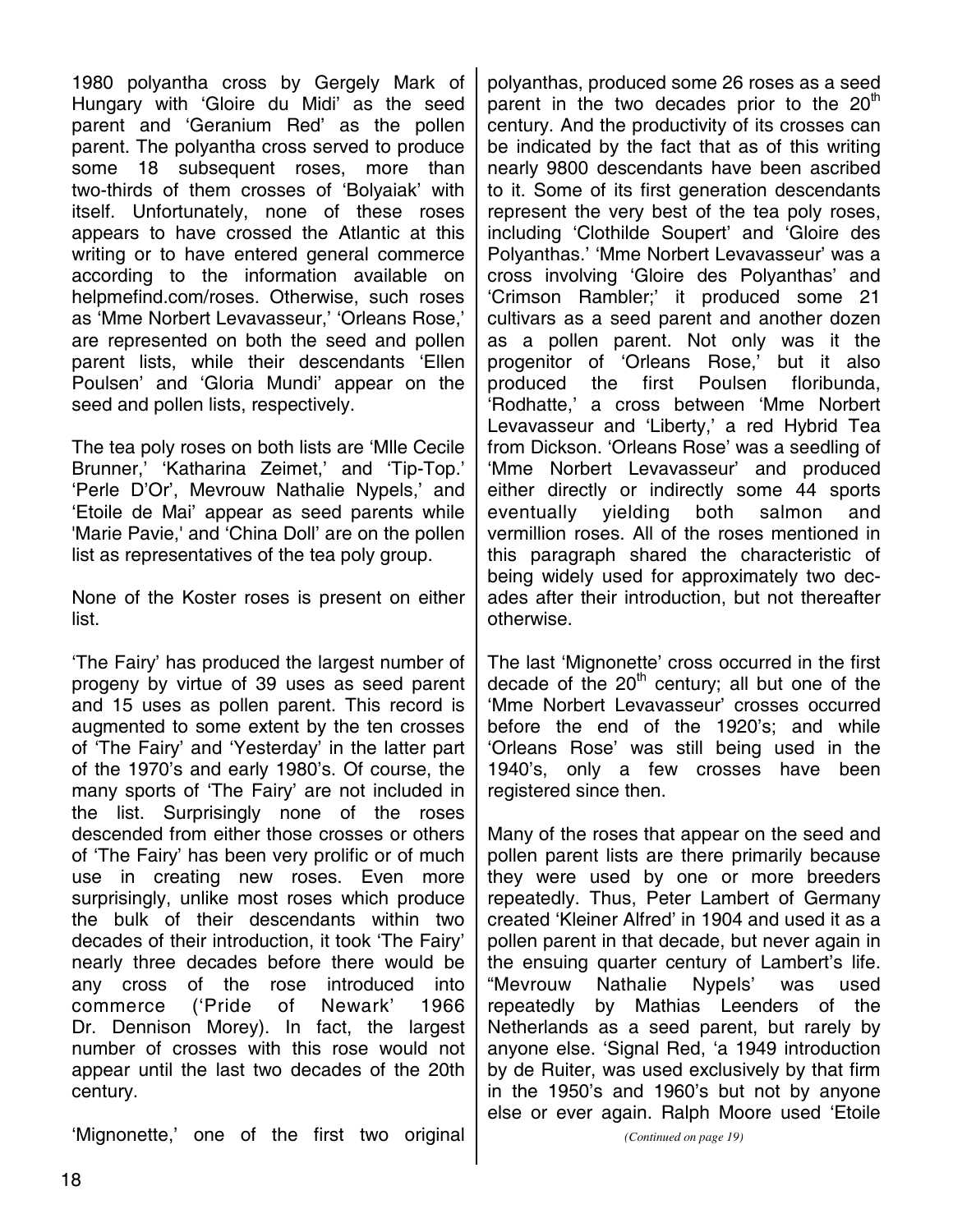Luisante' in the mid-century decades, but it was otherwise unused then or since. He also used 'Eblouissant' in the 1950's although the Burbage Nursery had utilized the rose as a seed parent prior to that. And Moore utilized 'Ellen Poulsen' in the last half of the  $20<sup>th</sup>$ century, while Jan de Vink of the Netherlands used it the same number of times (8) in the middle of the century. Over half of the crosses of 'Tip-Top,' were by Peter Lambert in the first third of the  $20<sup>th</sup>$  century, although there have been a half dozen crosses, mostly as a pollen parent, since then.

 'Yesterday' was the pollen parent with 'The Fairy' in the case of ten introductions by Harkness in the late 1970's and early 1980's. Peter Ilsink registered another half dozen crosses of 'Yesterday' as well, but the use of the rose in either capacity has apparently dwindled to a trickle over the last twenty years. Once one of the most popular roses in the world and widely planted in veteran cemeteries after World War II, the 1937 Kordes 'Orange Triumph' was widely used for rose breeding in France and Australia up until the 1960's. Oddly enough it was not used by any German breeders in its breeding life span.

Finally, there are some roses that seem to be intermittently popular as rose parents. 'Mlle Cecile Brunner' was not used at all for breeding in the first thirty years after its introduction. In the course of the ensuing century, it has attracted the attention of such varied breeders as Ralph Moore, Jan de Vink, Alfred Krebs and Dr. Dennison Morey. Other roses whose use has spread across many decades include 'China Doll' and 'Marie Pavie,' both used by John Bagnasco in his recent 'Little Rascal' series of roses as well as 'Perle D'Or' and 'Katharina Zeimet,' both in recent usage by Robert Neil Rippetoe in his breeding for hot weather roses in Palms Springs. Finally, there is the case of R. multiflora 'Nana.' This rose is attributed to an unknown French breeder with a guestimate of 1875 as the appropriate date. Aside from a solitary cross registered in 1915, it languished in breeding obscurity until the 1990's when Louis Lens and the Poulsens started using it in breeding programs.

This survey, of course, is just a preliminary investigation into the subject of the use of polyanthas as seed and pollen parents. For one thing, there has not been a systematic investigation of whether the progeny of the most prolific of the polyantha parents produced offspring worth the time and trouble. While it is clear that 'Katharina Zeimet' was a notable offspring of the relatively few progeny of 'Etoile de Mai,' it is by no means clear that the numerous offspring of 'Gloria Mundi' were worth the effort to make the crosses in the first place. In short, a comprehensive assessment of the outcomes of the crosses has yet to be made.

And, of course, there is always more data to be reported and made public. While the registration of 'Ole, 'Sven,' and 'Lena' did not indicate the parentage, in fact two of the roses were a cross of a volunteer polyantha seedling and 'Mevrouw Nathalie Nypels,' and the third was a cross of the same volunteer seedling and "La Marne.' And breeder Kathy Zuzuek reported that the roses were tough enough to be pruned with lawn mowers each spring. I haven't tried that yet, either.

And so it goes.■

*Author's note: The information supplied on crosses and descendants was largely taken from information available on www.helpmefind. com/roses; this absolutely invaluable resource deserves support by anyone interested in maintaining and preserving the information it has compiled.*

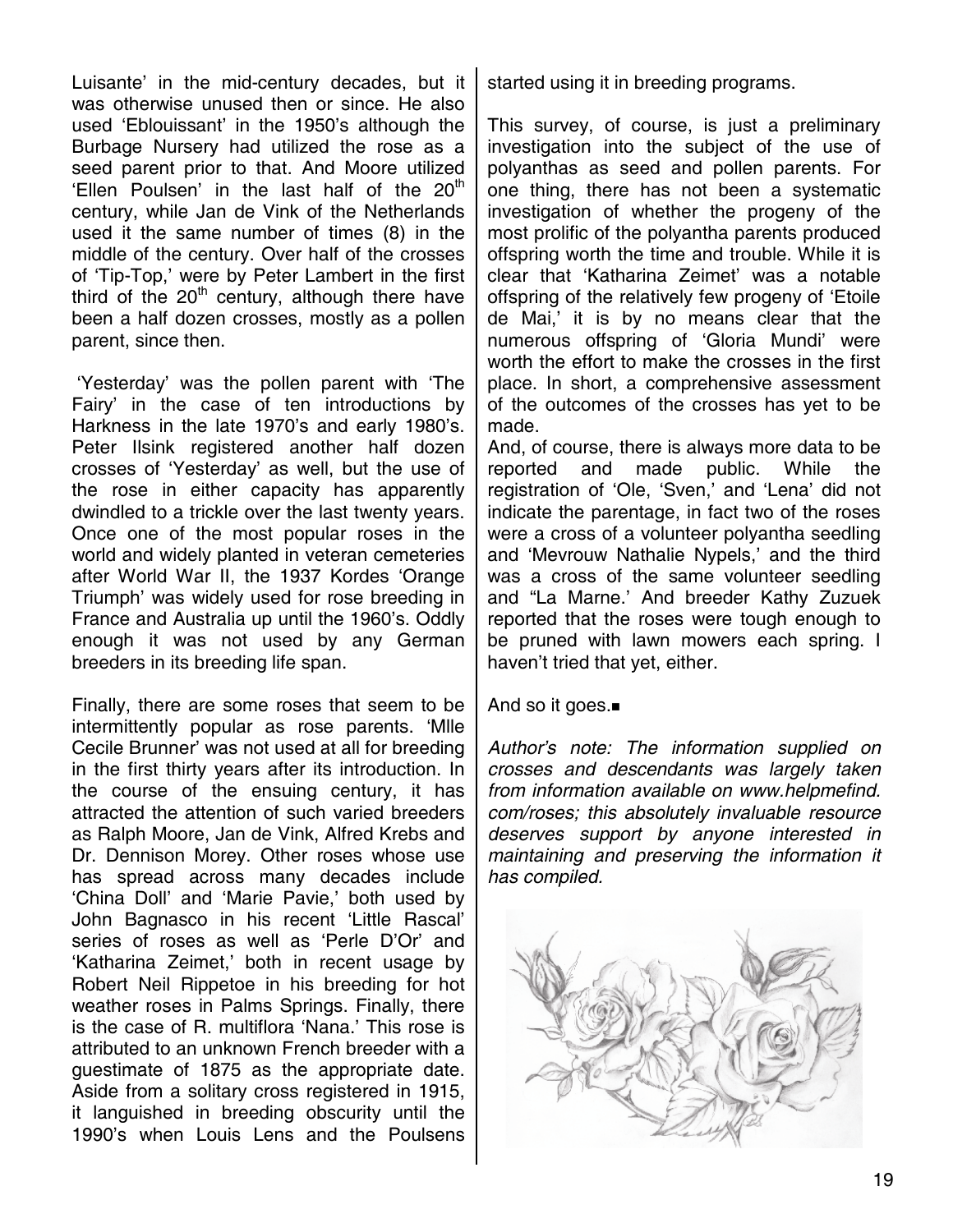

### **Desiderata…. Nobody knows this Little Rose**

It might a pilgrim be Did I not take it from the ways and lift it up to thee. Only a Bee will miss it-- Only a Butterfly, Hastening from the journey-- On it's breast to lie-- Only a Bird will wonder-- Only a Breeze will sigh-- Oh little Rose--how easy for such as thee to die! Emily Dickinson (1830-1886)

### **Celebrations:**

May 10, 1899. Fred Astaire. Birthday May 16. Nell August. Birthday May 18. Kathy Ayers. Birthday May 21. Britt McKelvey. Birthday June 9, 1981. Natalie Portman. Birthday July 4, 1776. United States of America. Birthday August 8. Ted Hermsen. Birthday August 22. Jane Delahanty. Birthday August 22, 1964. Jim & Jane Delahanty Anniversary August 24. Barbara Osterberg. Birthday

### **Summer Social.**

**Jim Delahanty** reports that the Board of Directors has canceled the traditional Summer Social in light of the anticipated demands on the members with regard to the September Celebration and the ARS National Convention in Studio City in October.

### **'Rose Days' at Otto & Sons:**

**Dawn-Marie Johnson** headed up the team that represented the VCRS at the Otto & Sons Roses Days the last week in April.



Participating VCRS Members included Earl & Arden Holst, Connie Estes, Nell August and Dawn-Marie Johnson.

**Having difficulty propagating a particular variety?** 



Got a rose that refuses to be propagated by cuttings or other means? You may want to try this approach.

I have a number of plants that have proven very difficult, if not impossible, to propagate by softwood cuttings during the growing season. A number of roses either lose their leaves immediately when cuttings are placed in the misting bed, or the stem turns black the moment it comes in contact with the rooting media. I've played around with alternative methods and found one very effective for most any rose: layering.

*(Continued on page 21)*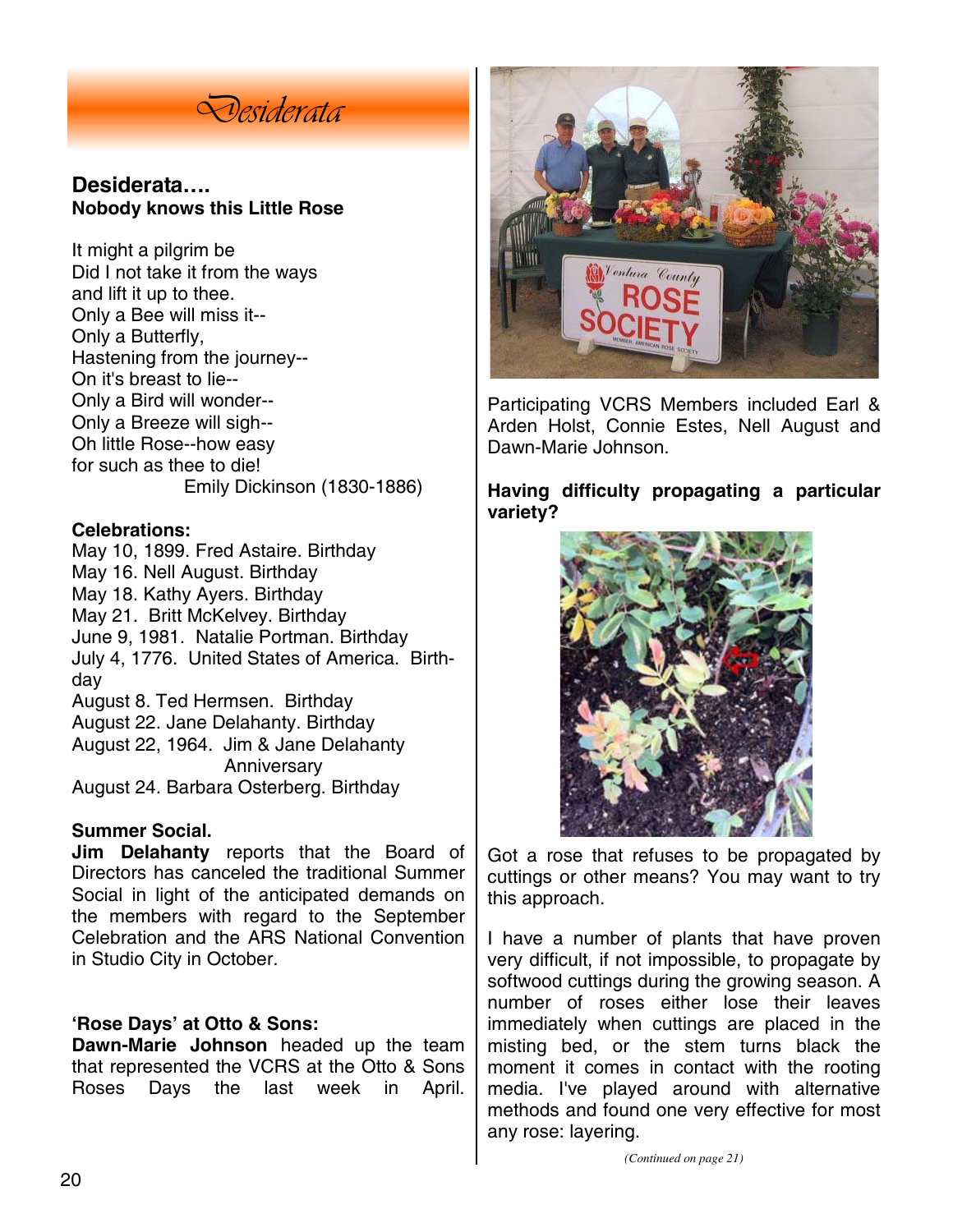Well, it's a kind of layering. I take any cane of a rose that can be bent to reach the soil surface (plants in pots or in the ground, either works) and bury a section of the cane under the soil, leaving a few inches of the growing tip exposed. I do not injure the cane in any way, nor do I use rooting hormones of any kind.



In fact, the whole procedure is a rather lazy one; I just grab a cane when I happen to be near plant I want to propagate, paddle out a bit of a hole in the soil surface and shove the cane in and pat it down. Nothing could be easier. In most cases, I found that these cane were

rooted enough to remove the shoot and pot it up in four to six weeks. Shown here is a shoot of the Spinosissima *'Suzanne'*, five weeks after pushing the cane into the soil. In the top photo, note the red arrow in the photo which is pointing at the original cane that was pushed under the surface, at just about the point that it enters the soil.

You can see that it has not only produced a significant root system of its own, it has pushed up new shoots from below the soil surface to start forming a brand new mini-thicket of its own. The shoot was cut from its parent cane and potted up in a gallon can, as you can see here. It did not suffer any transplant shock at all (bear in mind I dug it on a cool, cloudy day) and appears ready to make a go of it. What could be easier?!

(**This item was adapted from the blog of Paul Barden dated October 9, 2010 and reprinted with permission.)**

### **Wrapping Cuttings**

If you haven't already discovered it, The Rose Hybridizers Association and its Forum are great places to learn about many things concerning roses. The site is populated by a very nice group of people from across the globe and all have great imagination and experiences. One very interesting "discovery"

I've gleaned from the RHA and from Paul Barden's Rose Blog concerns wrapping cuttings to callus. I formerly lived in a hotter, more arid climate, and I had figured out how to root roses there with little difficulty. I have since moved to a more humid, a bit less hot, area and I have sacrificed MANY cuttings to rot before hitting on this wonderful advance. The initial introduction was made by Simon Voorwinde, an Australian member sharing what George, another Australian member had shared with him. http://www.rosehybridizers. org/forum/message.php? topid=24944#24955 Photographic instruction and mention of the method was further shared by Paul Barden on his great Rose Blog. http:// paulbarden.blogspot.com/2010/02/hardwoodcuttings-of-roses.html . It looked and sounded simple enough! I'd discovered part of my problem was it is too humid here to enclose rose cuttings in anything. The air is sufficiently "close" for them to root without rotting as long as they are protected from extreme wind and too hot sunlight. Using this wrapping method further increased my chances of success by keeping them moist while they callus and begin forming roots, greatly shortening the time required for them to actually become plants. I "streamlined" the procedure shared on the other two sources and found it worked! I took cuttings as I would normally, removed all the foliage and processed them with my rooting hormone of choice.

Several sheets of plain old newspaper were thoroughly soaked then wrung out as dry as I could get them. Here is your first chance of failure. There should be NO dripping wet paper. Wring out as much water as you possibly can. The cuttings are going to be securely wrapped in this paper. Soggy paper WILL cause them to grow mold and turn into slime. You want moisture, dampness, not soggy, so squeeze out as much water as you possibly can so the paper no longer drips when squeezed. I placed the pile of cuttings all together in the center of the paper, then wrapped them as you would to make a burrito. It looks something like these, though the longer ones shown are actually longer than traditional cuttings. More about those, later.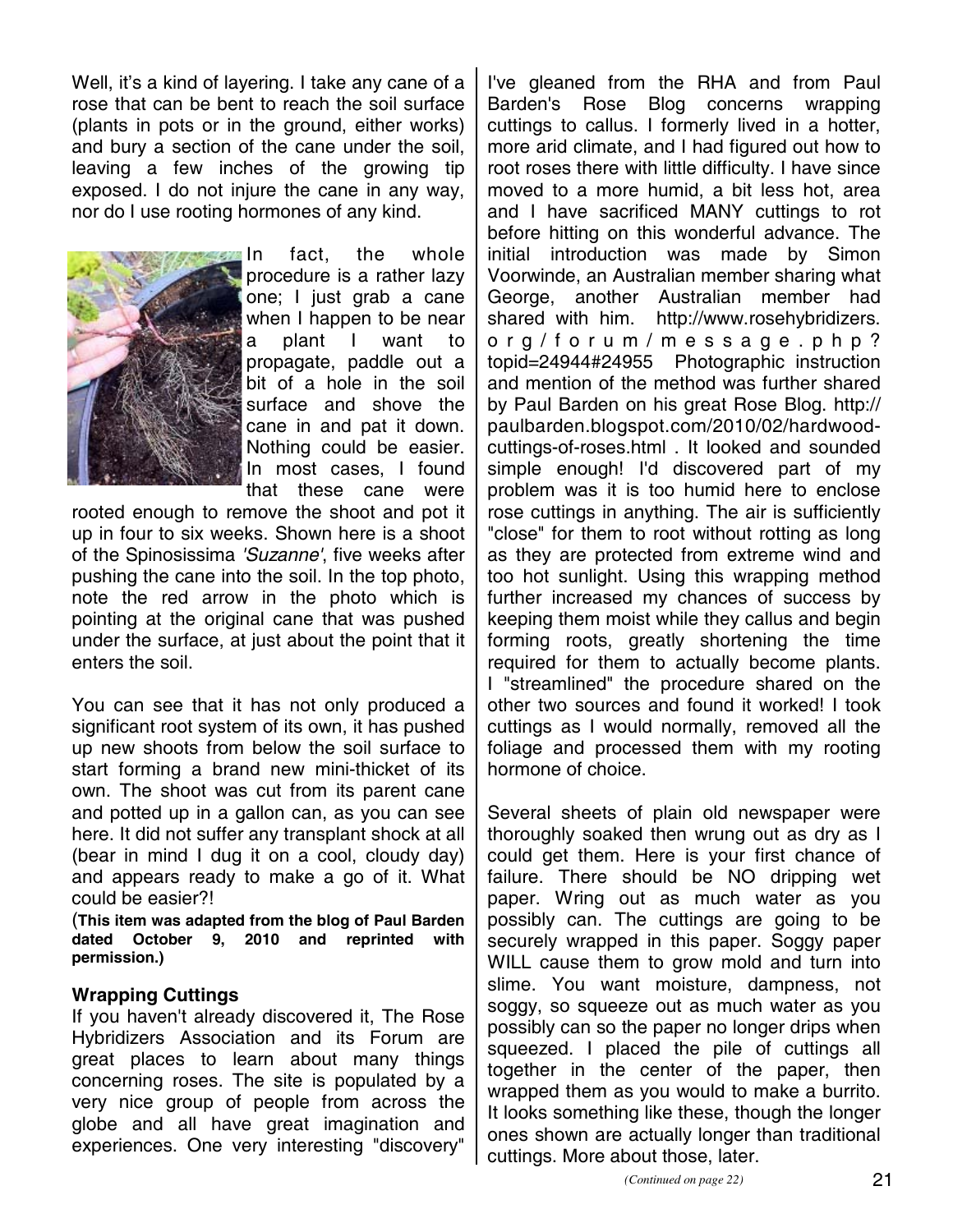

Instead of wrapping the "burritos" in Saran Wrap and rubber banding them as Simon's method suggests, I found simply wrapping them in plastic shopping bags then tying them tightly, kept them sufficiently damp for the callusing period. As long as the bags are sealed to prevent the loss of the dampness, it will work. I placed the bags in a drawer in a chest in the garage where they remained cool and dark for the required two weeks.

At the end of the two weeks, this is what I found in the "burritos".



I removed them from the "burritos" and potted them individually in 16 oz. foam cups with drainage holes poked through the bottoms and placed them where they would receive half day, morning sun, surrounded by other plants where the humidity remains fairly high. I deliberately planted them deeply, as deep as possible in the cups, to provide them more protection from moisture loss until they rooted.

I kept them watered so the soil remained damp and within a few weeks, new sprouts were growing from most of the cuttings. I had gone from 100% failure, to over 80% success with 135 cuttings. This was with a variety of different rose types, from polyanthas, climbers, species crosses, HTs and floribundas, not just a few varieties which root fairly easily. I am certain pre-callusing the cuttings in the dark, damp, cool newspaper before planting them was more than half the key. This was accomplished during our rainy period, so temperatures were lower than "normal" and there was higher humidity, so everything stacked the deck in my favor.

**(The above item was adapted from a post by Kim Rupert and reprinted with permission.)** 

*Publication Note* 

**This newsletter is the last newsletter until after Labor Day. There will still be monthly reminders of varying length, but the newsletter will not resume until September.**